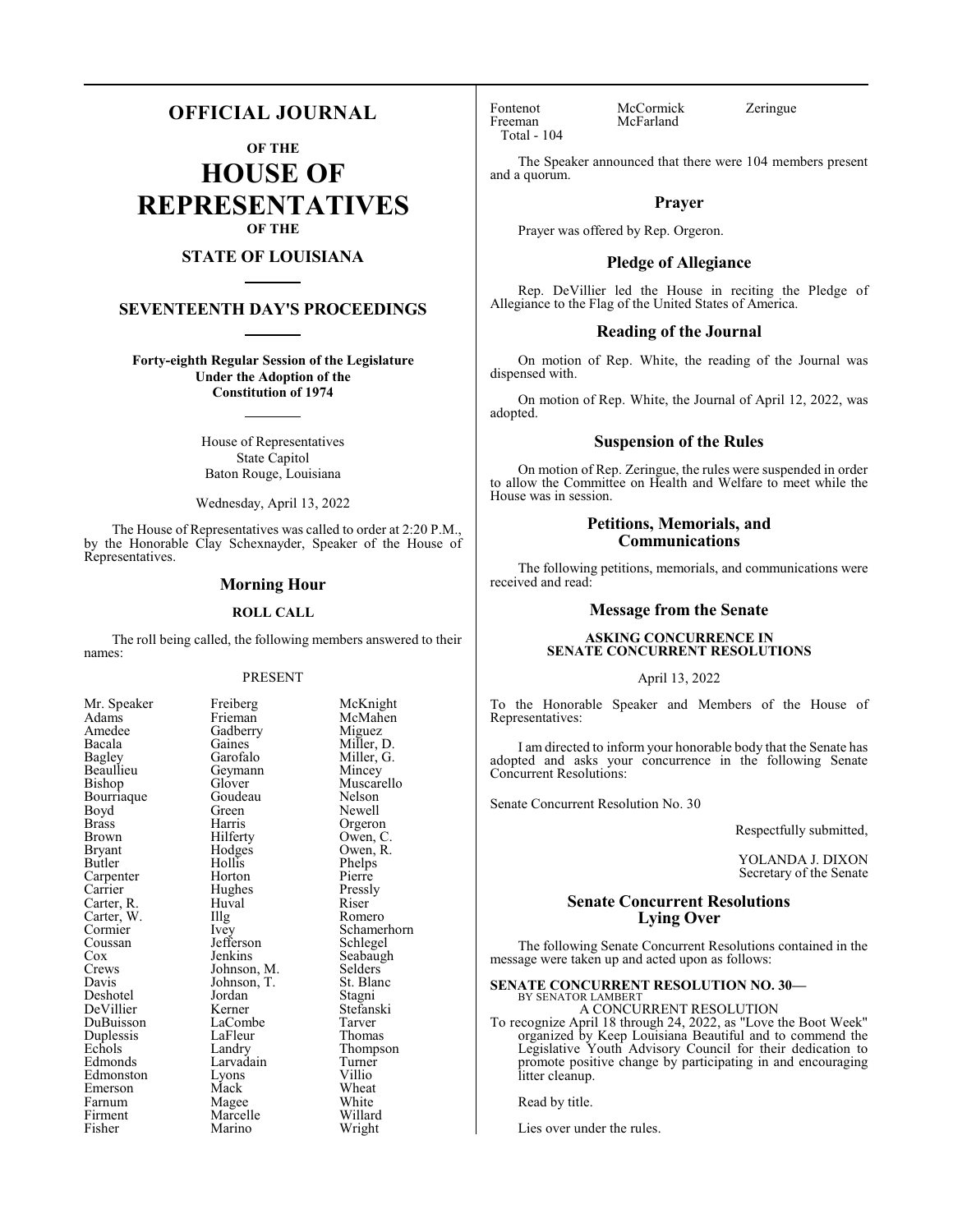# Page 2 HOUSE

17th Day's Proceedings - April 13, 2022

# **Suspension of the Rules**

On motion of Rep. Magee, the rules were suspended in order to take up and consider Petitions, Memorials, and Communications at this time.

# **Petitions, Memorials, and Communications**

The following petitions, memorials, and communications were received and read:

# **Message from the Senate**

### **SIGNED SENATE CONCURRENT RESOLUTIONS**

#### April 13, 2022

To the Honorable Speaker and Members of the House of Representatives:

I am directed to inform your honorable body that the President of the Senate has signed the following Senate Concurrent Resolutions:

Senate Concurrent Resolution Nos. 22, 23 and 25

and ask the Speaker of the House of Representatives to affix his signature to the same.

Respectfully submitted,

YOLANDA J. DIXON Secretary of the Senate

The Senate Concurrent Resolutions contained herein were signed by the Speaker of the House.

# **Message from the Senate**

### **SENATE BILLS**

#### April 13, 2022

To the Honorable Speaker and Members of the House of Representatives:

I am directed to inform your honorable body that the Senate has finally passed the following Senate Bills:

Senate Bill Nos. 141, 149, 152, 168, 228, 298, 305, 350, 392 and 400

Respectfully submitted,

YOLANDA J. DIXON Secretary of the Senate

# **Senate Bills and Joint Resolutions on First Reading**

The following Senate Bills and Joint Resolutions on first reading were taken up, read, and placed upon the calendar for their second reading:

**SENATE BILL NO. 141—** BY SENATOR MORRIS

AN ACT

To enact R.S. 22:860.1, relative to insurance contract requirements; to prohibit insurers from requiring or requesting a vaccination status for individuals, family members, and businesses; to

prohibit insurers from requiring or requesting that a business adopt policies and procedures for vaccination status, or from requiring or requesting information on whether a business has adopted such policies and procedures; to prohibit the use of vaccination status for underwriting purposes; to prohibit insurers from using vaccination status for underwriting purposes; to provide for definitions; and to provide for related matters.

Read by title.

Lies over under the rules.

#### **SENATE BILL NO. 149—** BY SENATOR TALBOT

AN ACT

To enact Civil Code Art. 3493.11, relative to liberative prescription; to provide for delictual actions resulting from the operation or control of anymotor vehicle, aircraft, watercraft, or other means of conveyance; to provide for two-year prescription; and to provide for related matters.

Read by title.

Lies over under the rules.

#### **SENATE BILL NO. 152—** BY SENATOR ABRAHAM

AN ACT

To amend and reenact R.S. 32:1261(A)(1)(l), relative to unauthorized acts of manufacturers, distributors, wholesalers, distributor branches, factory branches, and converters; to provide for protests; to provide for hearings performed by the Louisiana Motor Vehicle Commission; to provide for terms, conditions, and procedures; and to provide for related matters.

Read by title.

Lies over under the rules.

**SENATE BILL NO. 168—** BY SENATOR ABRAHAM

AN ACT To amend and reenact R.S. 22:1267.1(B) and to enact R.S. 22:1267.1(E), relative to the application of named storm, hurricane, wind, and hail deductibles in commercial property and commercial multi-peril insurance policies; to provide for a separate deductible for commercial coverage; to provide for a limitation ofthe separate deductible to property in this state; and to provide for related matters.

Read by title.

Lies over under the rules.

# **SENATE BILL NO. 228—**

BY SENATOR MORRIS AN ACT

To enact R.S. 44:42, relative to public records custodians; to provide for immunity from suit in certain circumstances; and to provide for related matters.

Read by title.

Lies over under the rules.

**SENATE BILL NO. 298—**

BY SENATOR BARROW AN ACT

To enact R.S. 40:2018.3.1, relative to Medicaid coverage for sickle cell disease; to require an annual review of available treatments for sickle cell disease; to require an assessment of Medicaid coverage for sickle cell treatments; to provide for public input; to provide for annual reporting by the Louisiana Department of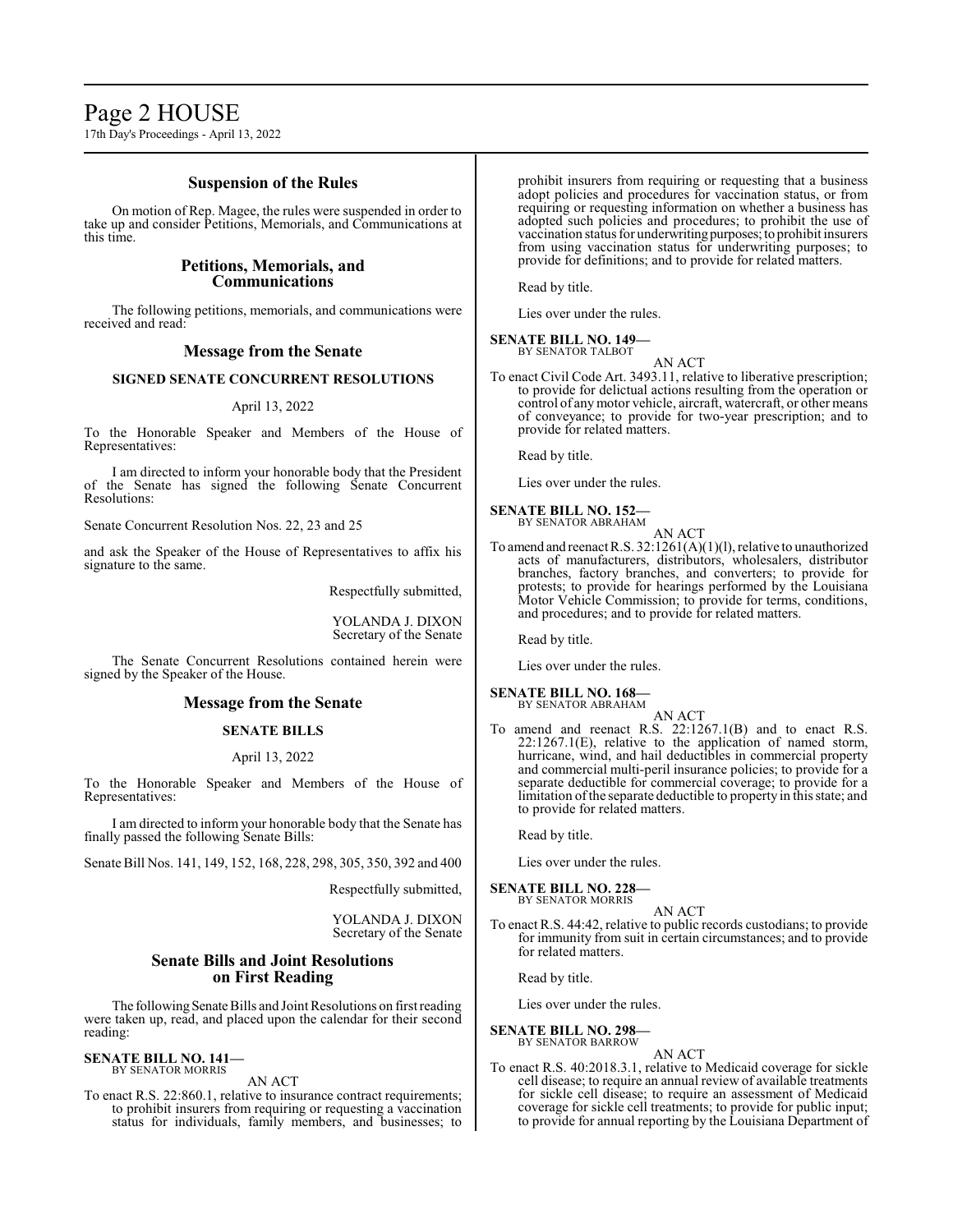17th Day's Proceedings - April 13, 2022

Health; to provide for a short title; and to provide for related matters.

Read by title.

Lies over under the rules.

#### **SENATE BILL NO. 305—** BY SENATOR FOIL

AN ACT

To enact Chapter 62 of Title 51 of the Louisiana Revised Statues of 1950, to be comprised ofR.S. 51:3221 through 3227, relative to deceptive and unfair trade practices; to provide relative to electronic dissemination of third-party commercial recordings or audiovisual works; to require disclosures; to provide for a private right of action; to provide for injunctive relief, orders to compel compliance, costs, and attorney fees; to provide that violations constitute a deceptive and unfair trade practices; to provide for definitions, terms, conditions, and procedures; and to provide for related matters.

Read by title.

Lies over under the rules.

#### **SENATE BILL NO. 350—** BY SENATOR CLOUD

AN ACT

To amend and reenact R.S. 18:1313.1(G)(3), (H)(2), and (I)(3) and  $1315(C)$  and to enact R.S.  $18:1315(D)$  and  $(E)$ , relative to elections; to provide relative to absentee by mail ballots; to provide for the challenge of certain ballots; to provide for rulemaking; to provide for processes and procedures; and to provide for related matters.

Read by title.

Lies over under the rules.

# **SENATE BILL NO. 392—**

BY SENATORS BOUDREAUX AND CLOUD AN ACT

To enact R.S. 49:170.20 and 170.21, relative to state symbols; to designate St. Landry Parish as the Equine Capital of Louisiana; to designate St. Tammany Parish as the Thoroughbred Breeding Capital of Louisiana; and to provide for related matters.

Read by title.

Lies over under the rules.

#### **SENATE BILL NO. 400—**

BY SENATORS FIELDS, BOUDREAUX, BOUIE, CORTEZ, FOIL,<br>JACKSON,LUNEAU,ROBERT MILLS,MIZELL,PRICE,SMITH,STINE,<br>TARVER AND WARD

AN ACT

To amend and reenact R.S. 3:2804, the introductory paragraph of 2805(A) and 2805(B), and 2815, R.S. 11:1302(A)(3), R.S. 17:3399.18(B)(9), R.S. 22:2171(C)(21), R.S. 27:11(D), R.S. 29:726.5(B)(5), R.S. 32:692(A)(2), and 863.2(F)(2), R.S. 36:3(4), the introductory paragraph of  $405(A)(1)$ , and  $405(A)(2)$ and (B), and  $407(B)$  and (C), R.S.  $37:36(E)(1)(x)$ , R.S. 40:1005(A)(8), 1312.27, 1379.1(A), (C), (D), (I), (J), (L), and  $(M)$ , 1379.1.2(A) and the introductory paragraph of  $(C)$ , 1386,  $1392(C)(2)(a)$ ,  $2019(C)(4)$ , and  $2024.3(A)(7)$ , R.S. 46:2166(A)(10), and R.S. 49:219.2(B)(1)(a)(iii), 219.5(B)(5), and 220.26(F), and to enact R.S. 36:407(D), relative to the Department of Public Safety and Corrections, public safety services; to provide for the appointment of the deputy secretary; to provide for the appointment of the superintendent of state police; to provide for qualification of the superintendent; to

provide for definitions; to provide for the appointment of the deputy secretary to various boards, commissions, task forces and advisory groups; and to provide for related matters.

Read by title.

Lies over under the rules.

# **Suspension of the Rules**

On motion of Rep. McFarland, the rules were suspended in order to take up and consider Introduction ofResolutions, House and House Concurrent at this time.

# **Introduction of Resolutions, House and House Concurrent**

The following members introduced the following entitled House and House Concurrent Resolutions, which were read the first time by their titles and placed upon the calendar for their second reading:

**HOUSE RESOLUTION NO. 61—**

BY REPRESENTATIVE MCFARLAND A RESOLUTION

To designate April 19, 2022, as 4-H Day at the state capitol and to commend the state 4-H officers.

Read by title.

On motion of Rep. McFarland, and under a suspension of the rules, the resolution was adopted.

#### **HOUSE RESOLUTION NO. 62—** BY REPRESENTATIVE ECHOLS

A RESOLUTION

To urge and request the Louisiana Department of Health to develop a proposal for a statewide hospital coordination plan and patient transfer strategy for use in disasters and other emergency situations and to report the proposal to the House Committee on Health and Welfare and the House Select Committee on Homeland Security.

Read by title.

Lies over under the rules.

# **HOUSE RESOLUTION NO. 63—** BY REPRESENTATIVES FREEMAN AND STAGNI A RESOLUTION

To commend the Loyola University New Orleans men's basketball team on winning the National Association of Intercollegiate Athletics 2022 national championship.

Read by title.

On motion of Rep. Freeman, and under a suspension of the rules, the resolution was adopted.

# **House and House Concurrent Resolutions Lying Over**

The following House and House Concurrent Resolutions lying over were taken up and acted upon as follows:

#### **HOUSE CONCURRENT RESOLUTION NO. 69—** BY REPRESENTATIVE BRASS

A CONCURRENT RESOLUTION

To urge and request the State Board of Elementary and Secondary Education, the state Department of Education, the Louisiana Community and Technical College System, and the Louisiana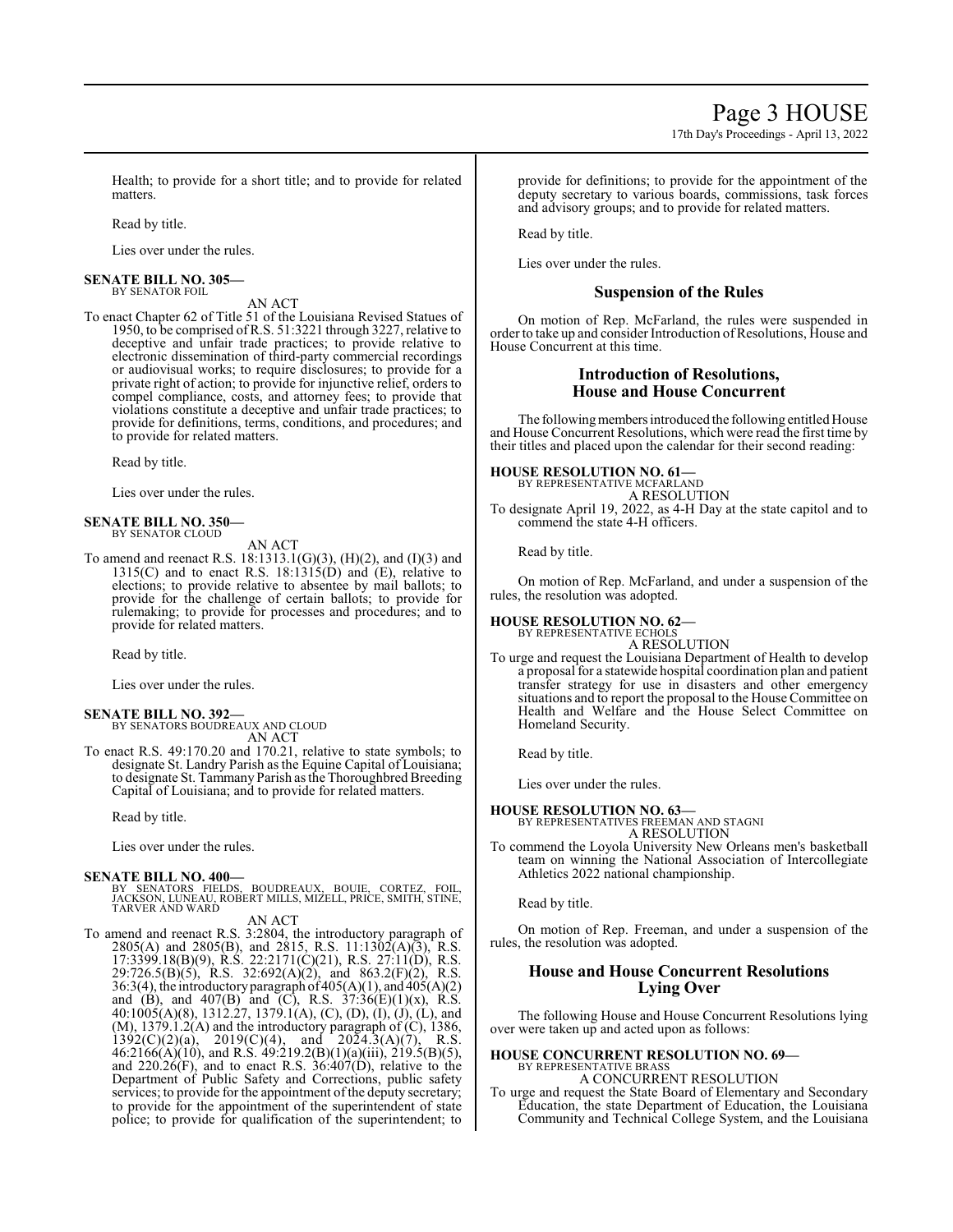# Page 4 HOUSE

17th Day's Proceedings - April 13, 2022

Workforce Commission to collaborate to establish an industrybased credential offered through dual enrollment for the classroom instruction portion of commercial driver's license training.

Read by title.

Under the rules, the above resolution was referred to the Committee on Transportation, Highways and Public Works.

#### **HOUSE CONCURRENT RESOLUTION NO. 70—** BY REPRESENTATIVE FREEMAN

A CONCURRENT RESOLUTION

To urge and request the Louisiana Supreme Court to adopt minimum continuing legal education requirements of certain judges, district attorneys, and assistant district attorneys on the topic of domestic violence.

Read by title.

Under the rules, the above resolution was referred to the Committee on Judiciary.

# **Senate Concurrent Resolutions Lying Over**

The following Senate Concurrent Resolutions lying over were taken up and acted upon as follows:

**SENATE CONCURRENT RESOLUTION NO. 12—**<br>BY SENATORS HEWITT, ALLAIN, FESI AND HENSGENS AND<br>REPRESENTATIVES COUSSAN AND DEVILLIER

A CONCURRENT RESOLUTION

To urge and request the President of the United States and the Congress of the United States to take any action necessary to halt federal actions resulting in the delay or cancellation of offshore oil and natural gas lease sales and the United States Department of Interior to expedite actions necessary to comply with a court order to resolve lease sales, finalize a new five-year plan for oil and gas leasing on the Outer Continental Shelf, and focus efforts on lease sales in the Gulf of Mexico.

Read by title.

Under the rules, the above resolution was referred to the Committee on Natural Resources and Environment.

# **SENATE CONCURRENT RESOLUTION NO. 27—** BY SENATOR BOUDREAUX AND REPRESENTATIVE PIERRE

A CONCURRENT RESOLUTION

To commend Trinity Christian Methodist Episcopal Church on its 150<sup>th</sup> anniversary and to celebrate the faith and sacrifices of its founders.

Read by title.

On motion of Rep. Pierre, and under a suspension of the rules, the resolution was concurred in.

#### **SENATE CONCURRENT RESOLUTION NO. 29—** BY SENATOR BOUIE

A CONCURRENT RESOLUTION

To commend Jonathan "Jon" Batiste on his many accomplishments, most notably winning five Grammy Awards at the  $64^{\text{th}}$  Annual Grammy Awards Show.

Read by title.

On motion of Rep. Duplessis, and under a suspension of the rules, the resolution was concurred in.

# **House Bills and Joint Resolutions on Second Reading to be Referred**

The following House Bills and Joint Resolutions on second reading to be referred to committees were taken up, read, and referred to committees, as follows:

# **Motion**

On motion of Rep. Stefanski, the Committee on Judiciary was discharged from further consideration of House Bill No. 1004.

# **HOUSE BILL NO. 1004—** BY REPRESENTATIVE JORDAN

AN ACT

To amend and reenact R.S. 13:477(18) and 621.18, relative to the Eighteenth Judicial District; to provide for the election ofjudges in the Eighteenth Judicial District; to provide for the composition of the election sections for the election of judges; to provide for the election sections from which the judges are elected; and to provide for related matters.

Read by title.

On motion of Rep. Stefanski, the bill was recommitted to the Committee on House and Governmental Affairs.

# **Acting Speaker Coussan in the Chair**

# **Senate Bills and Joint Resolutions on Second Reading to be Referred**

The following Senate Bills and Joint Resolutions on second reading to be referred were taken up, read, and referred to committees, as follows:

# **SENATE BILL NO. 67—**

BY SENATOR FRED MILLS

AN ACT To amend and reenact R.S. 49:951(9), 953, the introductory paragraph of  $953.1(A)(1)$ ,  $953.1(A)(5)$ , and (C),  $954(A)$  and  $(B)(\overline{2})$ , 954.1(A), 955(B), (C), (E), and (F), 959(A), 960(B), 964(A)(1), (F), and (G), 964.1(C), 966(A), 967, the introductory paragraph of 968(B), 968(B)(24)(b), (C)(2) and (4), (D)(1)(a), and the introductory paragraph of  $(D)(1)(b)$ ,  $(D)(1)(b)(i)$ , and  $(c)$ and (3),  $(E)(1)(a)$ , the introductory paragraph of  $968(F)(1)$ ,  $(G)$ , (H), (J), and (K)(2), 969(A), 970(A), 971(A)(1) and (3) and (B), 974(B), (C), and (E), 978.1, 978.4(A)(2), 978.5(B) and (C), the introductory paragraph of 978.7, and 978.8(A) and (B), to enact R.S. 49:953.1(G), 963, and 964, and to recodify Chapter 13 of Title 49 of the Louisiana Revised Statutes of 1950 in its entirety, relative to the Administrative Procedure Act; to make technical updates to the Administrative Procedure Act; to provide for public hearings; to provide for publication of executive orders; to provide for judicial review; to direct the Louisiana State Law Institute to redesignate the current provisions of Chapter 13 of Title 49 of the Louisiana Revised Statutes of 1950 into a new format and number scheme, to be comprised of R.S. 49:950 through 978.3, without changing the text of the provisions except as provided herein; to make technical and conforming changes to reflect the format and number scheme provided herein; to direct the Louisiana State Law Institute to change references to segments of law in existing statutes and codes as necessary to reflect the redesignation of such segments as provided herein; and to provide for related matters.

# Read by title.

Under the rules, the above bill was referred to the Committee on House and Governmental Affairs.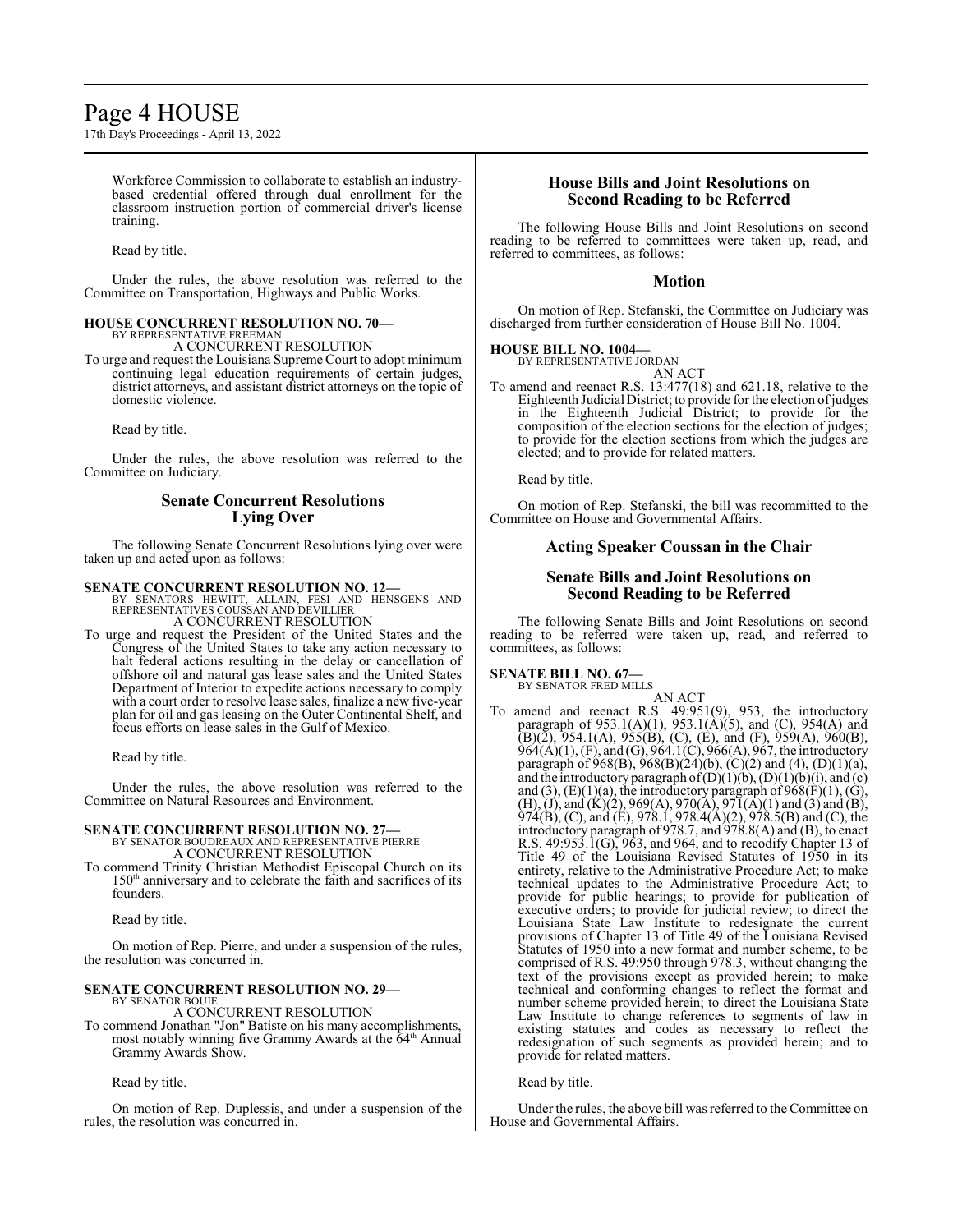Page 5 HOUSE 17th Day's Proceedings - April 13, 2022

**SENATE BILL NO. 154—**

- BY SENATORS TALBOT, BERNARD, BOUDREAUX, BOUIE, CARTER,<br>CONNICK, CORTEZ, FESI, HARRIS, JACKSON, MIZELL, MORRIS,<br>PEACOCK, POPE, SMITH, STINE, WARD AND WOMACK AN ACT
- To enact R.S. 22:1028.4 relative to health insurance coverage of genetic testing for critically ill infants with no diagnosis; to require health insurance coverage of genetic testing for critically ill infants with no diagnosis; to provide for definitions; and to provide for related matters.

Read by title.

Under the rules, the above bill was referred to theCommittee on Insurance.

# **SENATE BILL NO. 183—** BY SENATOR FRED MILLS

AN ACT

To enact R.S. 37:23.2 and R.S. 49:1308, relative to certain boards, commissions, and agencies; to require boards, commissions, and agencies to publish on the internet certain information concerning permits and licenses; to provide for the information that must be published; to require reports; and to provide for related matters.

Read by title.

Under the rules, the above bill was referred to the Committee on House and Governmental Affairs.

#### **SENATE BILL NO. 315—**

- BY SENATORS WOMACK, ABRAHAM, BERNARD, BOUIE, CATHEY,<br>CONNICK, CORTEZ, FESI, FOIL, JACKSON, LAMBERT, MCMATH,<br>FRED MILLS, ROBERT MILLS, MIZELL, MORRIS, PEACOCK, POPE,<br>SMITH, STINE, TALBOT, TARVER AND WHITE AN ACT
- To amend and reenact R.S. 40:967(B)(4) and to enact R.S. 14:2(B)(8) and R.S. 40:967(F) and 1024.1, relative to fentanyl; to provide for enhanced criminal penalties for certain acts involving fentanyl; to provide for the possession or sale of fentanyl testing equipment; and to provide for related matters.

Read by title.

Under the rules, the above bill was referred to the Committee on Administration of Criminal Justice.

#### **SENATE BILL NO. 318—** BY SENATOR FOIL

AN ACT

To enact Chapter 62 of Title 51 of the Louisiana Revised Statues of 1950, to be comprised of R.S. 51:3221, relative to advertising; to provide for the advertisement, promotion, and conduction of live musical performances in a deceptive manner; to provide for injunctions; to provide for penalties; to provide for terms, conditions, and procedures; and to provide for related matters.

Read by title.

Under the rules, the above bill was referred to the Committee on Commerce.

#### **SENATE BILL NO. 412—** BY SENATOR TALBOT

AN ACT

To amend and reenact R.S. 22:2361 through 2370, relative to the InsureLouisiana IncentiveProgram; to provide for purposes and public purpose; to provide for administration and funding; to provide for cooperative endeavor agreements; to provide for matching grants; to provide for rulemaking; and to provide for related matters.

Read by title.

Under the rules, the above bill was referred to the Committee on Insurance.

# **House and House Concurrent Resolutions Reported by Committee**

The following House and House Concurrent Resolutions reported by committee were taken up and acted upon as follows:

# **HOUSE RESOLUTION NO. 20—**

BY REPRESENTATIVE STEFANSKI

A RESOLUTION

To adopt House Rule 8.23 of the Rules of Order of the House of Representatives and to repeal House Rule 8.21 of the Rules of Order of the House of Representatives relative to procedures and requirements applicable to conference committee reports.

Read by title.

Reported favorably by the Committee on House and Governmental Affairs.

On motion of Rep. Stefanski, the resolution was ordered engrossed and passed to its third reading.

# **HOUSE CONCURRENT RESOLUTION NO. 3—** BY REPRESENTATIVE BAGLEY

- A CONCURRENT RESOLUTION
- To repeal the Louisiana Department of Health rule, LAC 51:II.701(A)(7) and (E), which adds COVID vaccines to the state immunization schedule, requires schools to prohibit inperson school attendance by certain students, and imposes on schools record-keeping requirements relating to student vaccination status; and to direct the office of the state register to print the notice of the repeal in the Louisiana Administrative Code.

Read by title.

Reported with amendments by the Committee on Health and Welfare.

The committee amendments were read as follows:

#### **HOUSE COMMITTEE AMENDMENTS**

Amendments proposed by House Committee on Health and Welfare to Original House Concurrent Resolution No. 3 by Representative Bagley

#### AMENDMENT NO. 1

On page 2, line 26, delete "the notice of the repeal of LAC 51:II.701" and insert in lieu thereof "the amendments to LAC 51:II.701 effected by this Resolution"

On motion of Rep. Bagley, the amendments were adopted.

On motion of Rep. Bagley, the resolution, as amended, was ordered engrossed and passed to its third reading.

#### **HOUSE CONCURRENT RESOLUTION NO. 15—**

BY REPRESENTATIVE CORMIER A CONCURRENT RESOLUTION

To urge and request the Board of Regents to purchase chest compression devices for certain public universities throughout the state.

Read by title.

Reported favorably by the Committee on Education.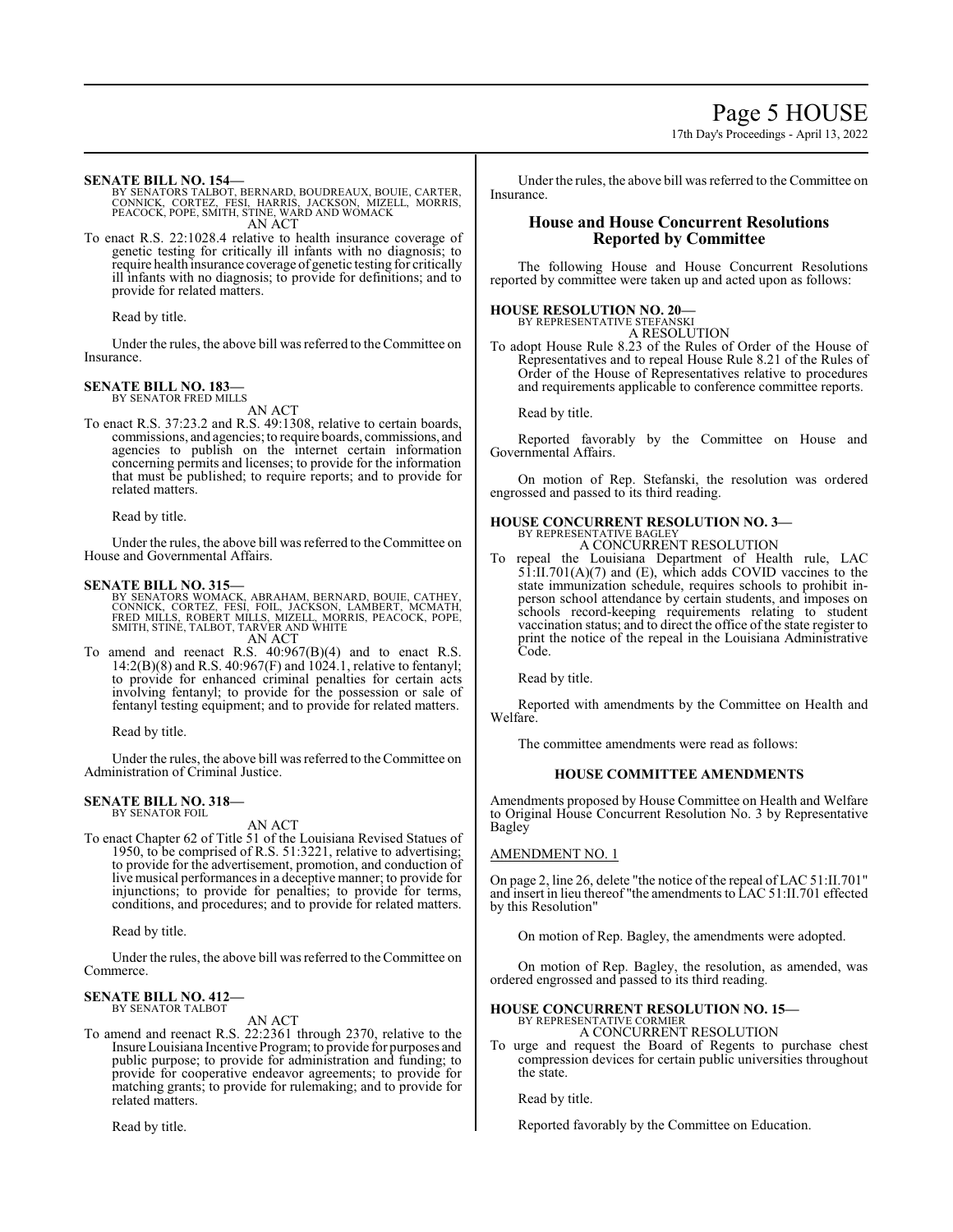# Page 6 HOUSE

17th Day's Proceedings - April 13, 2022

On motion of Rep. Harris, the resolution was ordered engrossed and passed to its third reading.

# **HOUSE CONCURRENT RESOLUTION NO. 37—**

BY REPRESENTATIVE AMEDEE A CONCURRENT RESOLUTION

To direct the state Department of Education to publish certain student enrollment information on its website each year.

Read by title.

Reported favorably by the Committee on Education.

On motion of Rep. Harris, the resolution was ordered engrossed and passed to its third reading.

# **HOUSE CONCURRENT RESOLUTION NO. 47—**

BY REPRESENTATIVE FREEMAN A CONCURRENT RESOLUTION

To urge and request the State Board of Elementary and Secondary Education to require that age- and grade-appropriate instruction covering science, technology, engineering, mathematics, and environmental science be emphasized in curricula in public schools throughout the state in grades kindergarten through twelve.

Read by title.

Reported favorably by the Committee on Education.

On motion of Rep. Harris, the resolution was ordered engrossed and passed to its third reading.

# **House Bills and Joint Resolutions on Second Reading Reported by Committee**

The following House Bills and Joint Resolutions on second reading reported by committee were taken up and acted upon as follows:

# **HOUSE BILL NO. 4—**

BY REPRESENTATIVE TARVER A JOINT RESOLUTION

Proposing to amend Article VIII, Section 3(B) and (C) of the Constitution ofLouisiana, to provide relative to the membership of the State Board of Elementary and Secondary Education; to eliminate the gubernatorial appointment of three members; to reduce the membership fromeleven members to eight members; to provide for submission of the proposed amendment to the electors; and to provide for related matters.

Read by title.

Reported favorably by the Committee on Education.

Under the rules, the above bill was ordered engrossed and recommitted to the Committee on Civil Law and Procedure.

#### **HOUSE BILL NO. 37—**

BY REPRESENTATIVES MCCORMICK, AMEDEE, BAGLEY, BUTLER,<br>CREWS, ECHOLS, EDMONDS, EDMONSTON, EMERSON, FIRMENT,<br>FRIEMAN, GADBERRY, GAROFALO, GEYMANN, HODGES, HOLLIS,<br>HORTON, HUVAL, MIKE JOHNSON, MACK, MCFARLAND, CHARLES<br>OWEN, R WRIGHT

#### AN ACT

To amend and reenact R.S. 40:1379.3(B) and to enact R.S. 14:95(M), relative to the illegal carrying of weapons; to exempt certain persons from the crime of illegal carrying of weapons; to provide relative to concealed handgun permits; to provide relative to the authority of a person to carry a concealed handgun without a permit; and to provide for related matters.

Read by title.

Reported with amendments by the Committee on Administration of Criminal Justice.

The committee amendments were read as follows:

### **HOUSE COMMITTEE AMENDMENTS**

Amendments proposed by House Committee on Administration of Criminal Justice to Original House Bill No. 37 by Representative McCormick

### AMENDMENT NO. 1

On page 1, line 13, after "is" and before "years" change "eighteen" to "twenty-one"

On motion of Rep. Bacala, the amendments were adopted.

On motion of Rep. Bacala, the bill, as amended, was ordered engrossed and passed to its third reading.

#### **HOUSE BILL NO. 42—**

BY REPRESENTATIVE FRIEMAN AN ACT

To amend and reenact R.S. 14:95(K), relative to carrying of weapons; to provide relative to the crime of illegal carrying of weapons; to provide for exceptions; and to provide for related matters.

Read by title.

Reported favorably by the Committee on Administration of Criminal Justice.

On motion of Rep. Bacala, the bill was ordered engrossed and passed to its third reading.

#### **HOUSE BILL NO. 43—**

BY REPRESENTATIVES FRIEMAN, MCCORMICK, AND CHARLES OWEN AN ACT

To enact Part V of Chapter 9 of Title 40 of the Louisiana Revised Statutes of 1950, to be comprised ofR.S. 40:1813 through 1817, relative to enforcement of federal firearm laws; to provide relative to infringements on a citizen's right to keep and bear arms; to enact the Louisiana Firearm Protection Act; to prohibit enforcement of federal firearm laws; to provide for definitions; to provide relative to application; to provide relative to a right of action; to provide for an effective date; and to provide for related matters.

Read by title.

Reported favorably by the Committee on Administration of Criminal Justice.

On motion of Rep. Bacala, the bill was ordered engrossed and passed to its third reading.

# **HOUSE BILL NO. 84—**

BY REPRESENTATIVE TARVER AN ACT

To amend and reenact R.S. 17:1 and 3(C), relative to the membership of the State Board of Elementary and Secondary Education; to eliminate the gubernatorial appointment of three members; to reduce the membership fromeleven members to eight members; to reduce the number of members constituting a quorum; and to provide for related matters.

Read by title.

Reported favorably by the Committee on Education.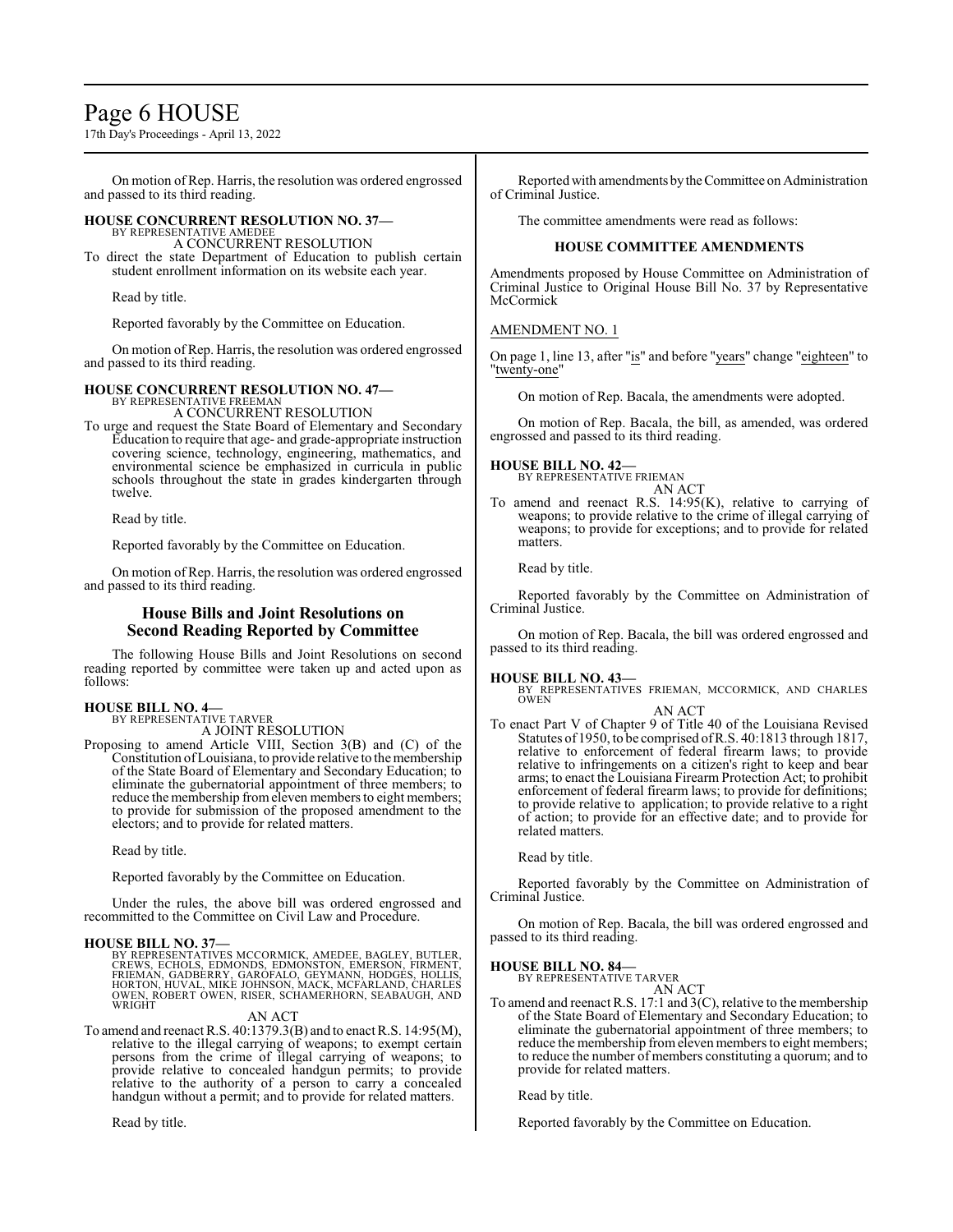17th Day's Proceedings - April 13, 2022

On motion of Rep. Harris, the bill was ordered engrossed and passed to its third reading.

#### **HOUSE BILL NO. 245—** BY REPRESENTATIVE MINCEY

AN ACT

To enact Children's Code Articles 1432(D) and 1433(F) and R.S. 17:184, relative to information required for a minor to be taken from school into protective custody; to require that certain information be provided to a school administrator; and to provide for related matters.

Read by title.

Reported favorably by the Committee on Education.

On motion of Rep. Harris, the bill was ordered engrossed and passed to its third reading.

# **HOUSE BILL NO. 249—**

BY REPRESENTATIVE WRIGHT AN ACT

To amend and reenact R.S. 44:4.1(B)(21) and to enact R.S. 34:3499.2, relative to certain port facility records; to provide for the confidentiality of blueprints, floor plans, and interior renderings of such facilities and of blueprints, plans, and renderings of port infrastructure; to provide for an effective date; to provide for a public record exception; and to provide for related matters.

Read by title.

Reported with amendments by the Committee on House and Governmental Affairs.

The committee amendments were read as follows:

# **HOUSE COMMITTEE AMENDMENTS**

Amendments proposed by House Committee on House and Governmental Affairs to Original House Bill No. 249 by Representative Wright

# AMENDMENT NO. 1

On page 1, at the end of line 2, delete "the" and at the beginning of line 3, delete "qualification of"

# AMENDMENT NO. 2

On page 1, line 3, change "privacy" to "confidentiality"

# AMENDMENT NO. 3

On page 1, line 12, after "shall" delete the remainder of the line and delete lines 14 through 17 and insert the following:

"be confidential and shall not be subject to inspection, examination, copying, or reproduction pursuant to the Public Records Law.

B. Nothing in this Section shall prohibit the disclosure of a blueprint, floor plan, or other rendering of the interior of a port facility or of a facility on port property or a blueprint, plan, or rendering of port infrastructure to appropriate persons, if such disclosure is necessary or required for any of the following:

(1) To protect the health, safety, and welfare of the public.

(2) To provide or procure security, services, or concessions in and around the port and its facilities.

(3) To use as part of a public bid or request for proposal process or to accomplish construction maintenance, repairs, or development.

(4) To facilitate interactions with a federal, state, or local governmental entity.

On motion of Rep. Stefanski, the amendments were adopted.

On motion of Rep. Stefanski, the bill, as amended, was ordered engrossed and passed to its third reading.

**HOUSE BILL NO. 263—** BY REPRESENTATIVE MINCEY

AN ACT

To enact R.S. 17:81(BB), relative to the powers and duties of public school governing authorities; to require public schools and school districts to establish student check-out policies; to require a periodic review of such policies; and to provide for related matters.

Read by title.

Reported favorably by the Committee on Education.

On motion of Rep. Harris, the bill was ordered engrossed and passed to its third reading.

# **HOUSE BILL NO. 304—**



To enact Subpart B-2 of Part II of Chapter 6 of Title 22 of the Louisiana Revised Statutes of 1950, to be comprised of R.S. 22:1845.1, relative to payment of claims for physical therapy services provided through telehealth; to prohibit maximum amounts of coverage and other conditions for coverage relative to telehealth services that are inapplicable to in-person services; to authorize enforcement and rulemaking; to provide for definitions; to provide for exceptions; to provide for effectiveness; and to provide for related matters.

Read by title.

Reported with amendments by the Committee on Insurance.

The committee amendments were read as follows:

# **HOUSE COMMITTEE AMENDMENTS**

Amendments proposed by House Committee on Insurance to Original House Bill No. 304 by Representative Frieman

# AMENDMENT NO. 1

On page 1, line 7, after "definitions;" insert "to provide for exceptions; to provide for effectiveness;

# AMENDMENT NO. 2

On page 1, at the end of line 13, insert "exceptions;"

AMENDMENT NO. 3

On page 1, line 15, change "services" to "physical therapy services"

#### AMENDMENT NO. 4

On page 2, at the end of line 28, delete the period "." and insert a semicolon ";" and "however, a health coverage plan may restrict physical therapy services via telehealth when the services are being provided solely by telephone."

# AMENDMENT NO. 5

On page 3, at the end of line 2, delete the period "." and insert a semicolon ";" and "however, a health coverage plan may require the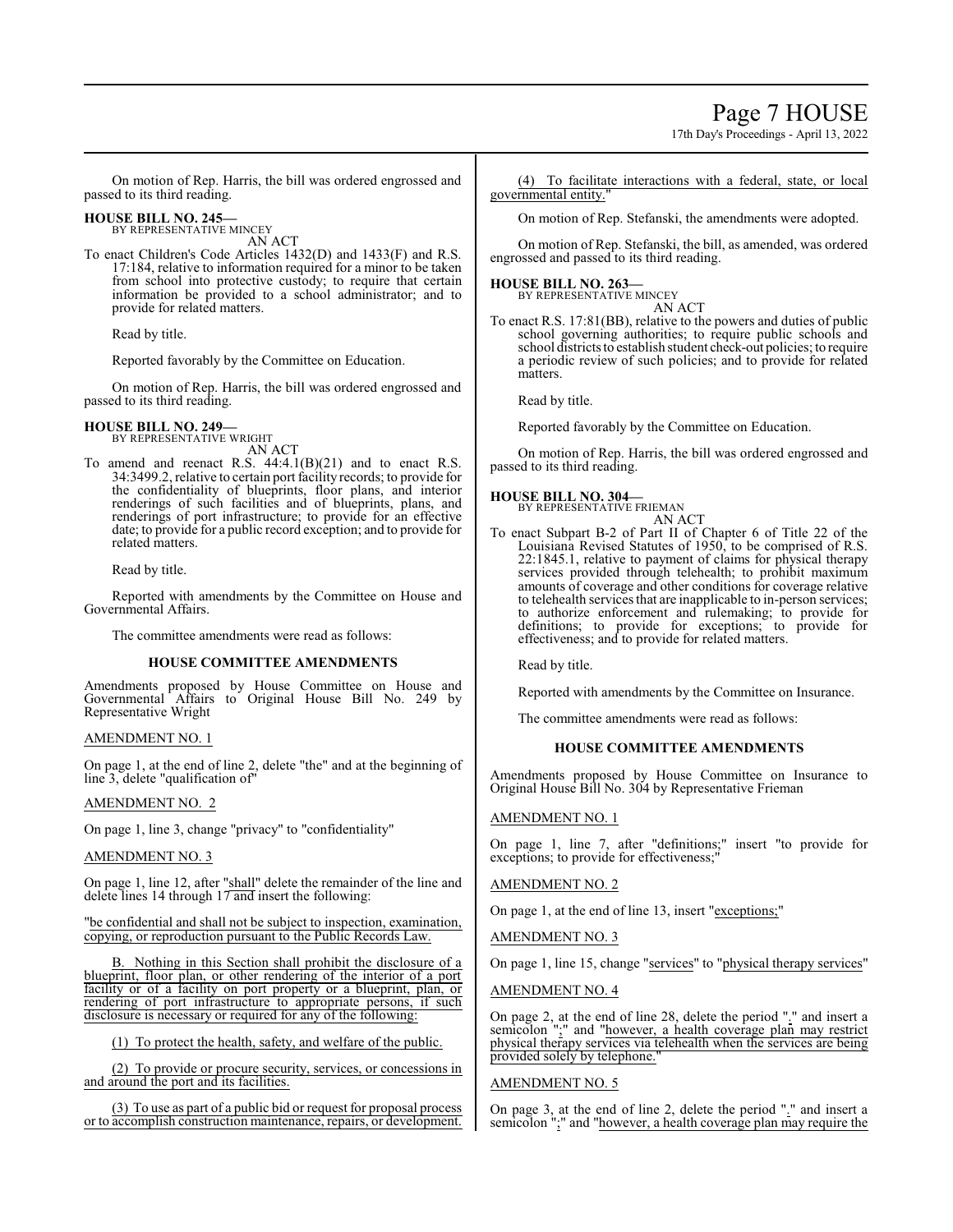# Page 8 HOUSE

17th Day's Proceedings - April 13, 2022

provider to demonstrate that the technology used to provide telehealth services is both safe and secure."

# AMENDMENT NO. 6

On page 3, at the end of line 4, delete the period "." and insert a semicolon ";" and "however, this Paragraph does not prohibit a health coverage plan from providing additional reimbursement incentives<br>to providers with an enhanced certification, training, or to providers with an enhanced certification, accreditation.

# AMENDMENT NO. 7

On page 3, after line 18, add the following:

"Section 2. This Act shall apply to any new health coverage plan issued on and after January 1, 2023. Any health coverage plan in effect prior to January 1, 2023, shall convert to conform to the provisions of this Act on or before the renewal date, but no later than January 1, 2024."

On motion of Rep. Huval, the amendments were adopted.

On motion of Rep. Huval, the bill, as amended, was ordered engrossed and passed to its third reading.

# **HOUSE BILL NO. 307—**

BY REPRESENTATIVE ILLG AND SENATOR SMITH AN ACT

To enact R.S. 22:1023.2, relative to health insurance coverage for a living organ donor; to provide for definitions; to prohibit the denial or conditioning of certain insurance policies based on the policyholder's status as a living organ donor; and to provide for related matters.

Read by title.

Reported favorably by the Committee on Insurance.

On motion of Rep. Huval, the bill was ordered engrossed and passed to its third reading.

# **HOUSE BILL NO. 363—**

BY REPRESENTATIVES BRYANT, FREEMAN, JEFFERSON, AND CHARLES OWEN

AN ACT

To amend and reenact R.S. 17:3902(B)(5), relative to the evaluation of teachers and administrators; to require that student learning targets used to inform the student growth component of an evaluation be developed in a meeting of each person being evaluated and his evaluator; to prohibit such targets not developed in this manner from being used in evaluations; and to provide for related matters.

Read by title.

Reported with amendments by the Committee on Education.

The committee amendments were read as follows:

# **HOUSE COMMITTEE AMENDMENTS**

Amendments proposed by House Committee on Education to Original House Bill No. 363 by Representative Bryant

# AMENDMENT NO. 1

On page 1, line 4, after "developed" and before "each" delete "collaboratively between" and insert "in a meeting of"

# AMENDMENT NO. 2

On page 2, delete lines 12 through 15 in their entirety and insert the following:

"(b) Each person being evaluated and his evaluator shall meet for the purpose of discussing the student learning targets of each student. Student learning targets not discussed in a meeting between a person and his evaluator shall not be used in the person's evaluation.

On motion of Rep. Harris, the amendments were adopted.

On motion of Rep. Harris, the bill, as amended, was ordered engrossed and passed to its third reading.

### **HOUSE BILL NO. 468—**

BY REPRESENTATIVE GREEN AN ACT

To enact R.S. 22:1059.2, relative to health insurance coverage, to require coverage benefits for medically necessary breast reduction procedures; to provide for effectiveness; and to provide for related matters.

Read by title.

Reported with amendments by the Committee on Insurance.

The committee amendments were read as follows:

# **HOUSE COMMITTEE AMENDMENTS**

Amendments proposed by House Committee on Insurance to Original House Bill No. 468 by Representative Green

# AMENDMENT NO. 1

On page 1, line 3, after "procedures;" insert "to provide for effectiveness;"

AMENDMENT NO. 2

On page 1, at the end of line 7, insert a semicolon ";" and "<u>exclusions</u>"

# AMENDMENT NO. 3

On page 1, at the beginning of line 8, insert " $A$ ."

## AMENDMENT NO. 4

On page 1, after line 11, add the following:

For purposes of this Section, a health coverage plan's medical necessity criteria applicable to the coverage required by this Section shall rely upon medical and scientific evidence based upon nationally recognized clinical practice guidelines. Such criteria may exclude from coverage cosmetic breast reduction procedures, cosmetic breast lifts, and other cosmetic procedures.

Section 2. This Act shall apply to any new health coverage plan issued on and after January 1, 2023. Any health coverage plan in effect prior to January 1, 2023, shall convert to conform to the provisions of this Act on or before the renewal date, but no later than January 1, 2024."

On motion of Rep. Huval, the amendments were adopted.

Under the rules, the above bill, as amended, was ordered engrossed and recommitted to the Committee on Appropriations.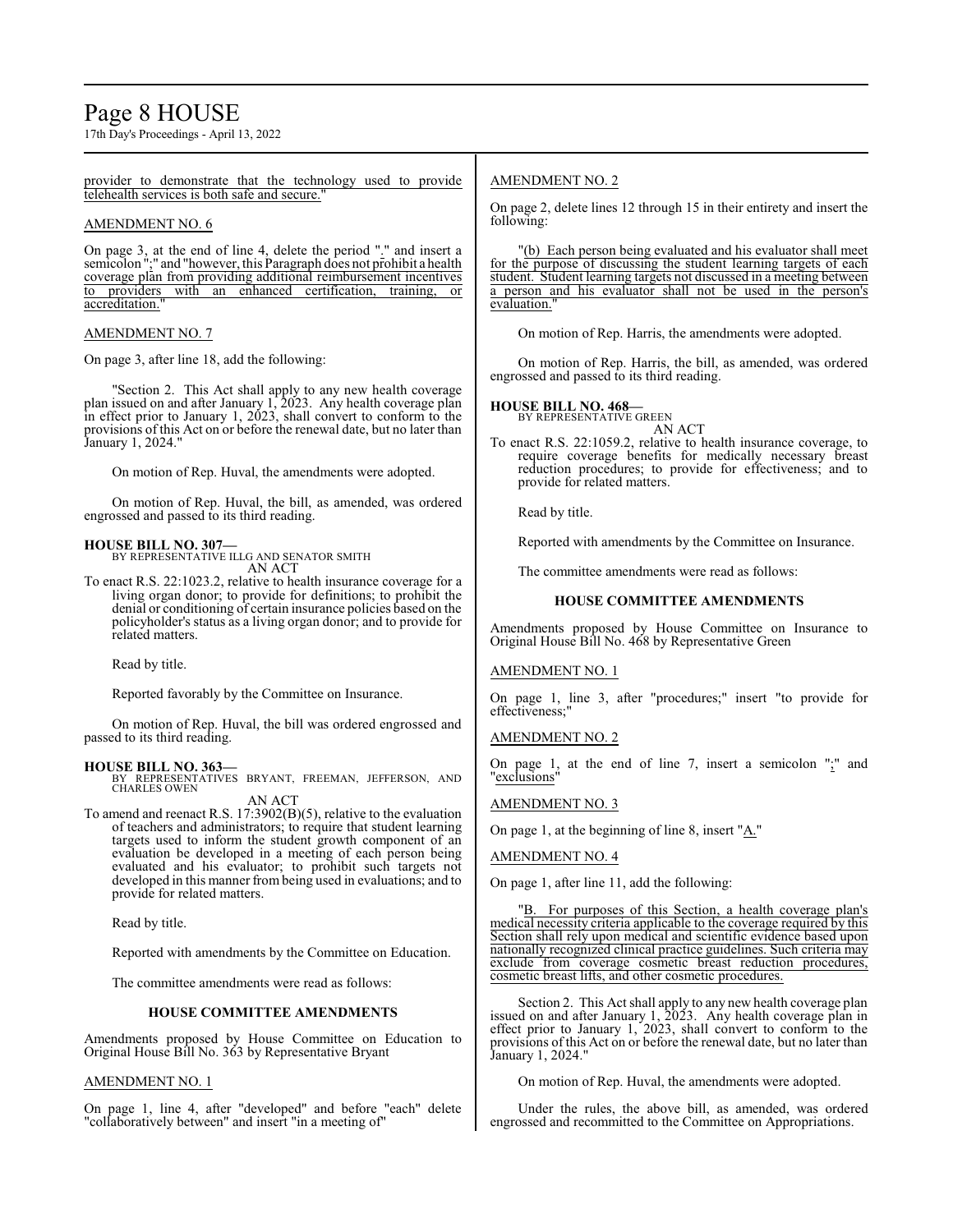# Page 9 HOUSE

17th Day's Proceedings - April 13, 2022

# **HOUSE BILL NO. 473—**

BY REPRESENTATIVE DUPLESSIS AN ACT

To amend and reenact R.S. 44:32(C)(1)(a), relative to public records; to provide for examination of public records; to provide for a fee for transmitting electronic copies of public records; to provide for an effective date; and to provide for related matters.

Read by title.

Reported with amendments by the Committee on House and Governmental Affairs.

The committee amendments were read as follows:

#### **HOUSE COMMITTEE AMENDMENTS**

Amendments proposed by House Committee on House and Governmental Affairs to Original House Bill No. 473 by Representative Duplessis

### AMENDMENT NO. 1

On page 1, line 12, delete "shall" and insert "may"

## AMENDMENT NO. 2

On page 1, line 13, after "records" delete "and for transmitting" and insert a comma "," and insert "which may include the transmission  $\underline{of}$ "

On motion of Rep. Stefanski, the amendments were adopted.

On motion of Rep. Stefanski, the bill, as amended, was ordered engrossed and passed to its third reading.

**HOUSE BILL NO. 582—** BY REPRESENTATIVES STAGNI, CREWS, ECHOLS, LARVADAIN, MCMAHEN, AND PRESSLY

### AN ACT

To amend and reenact R.S. 37:1103(introductory paragraph) and to enact R.S. 37:1131 through 1145, relative to adding the state of Louisiana to the Licensed Professional Counselors Interstate Compact; to provide for the increase of public access to professional counseling services; to provide for the enhancement of public health and safety; to provide for multistate practice regulations; to provide for spousal support for relocating active duty military personnel; to provide for the exchange of licensure among member states; to provide for use of telehealth technology; to provide for uniformity of professional counseling licensure requirements; to eliminate the requirement for licenses in multiple states, to provide for opportunities for interstate practice by licensed professional counselors who meet uniform licensure requirements; and to provide for related matters.

Read by title.

Reported favorably by the Committee on House and Governmental Affairs.

On motion ofRep. Stefanski, the bill was ordered engrossed and passed to its third reading.

#### **HOUSE BILL NO. 585—** BY REPRESENTATIVE FREEMAN

AN ACT

To enact Code of Criminal Procedure Article 1005, relative to firearm data collection; to provide for required reporting of aggregate firearm transfer data to the Louisiana Commission on Law Enforcement; to provide for the creation of a standardized

form used to report aggregate data fields; to provide for submission of forms; to provide for submission dates; to provide for publication of data; and to provide for related matters.

Read by title.

Reported with amendments by the Committee on Administration of Criminal Justice.

The committee amendments were read as follows:

### **HOUSE COMMITTEE AMENDMENTS**

Amendments proposed by House Committee on Administration of Criminal Justice to Original House Bill No. 585 by Representative Freeman

### AMENDMENT NO. 1

On page 2, line 9, after "of" and before "returned" delete "firearms" and insert "orders received from the court stating that firearms shall be"

On motion of Rep. Bacala, the amendments were adopted.

On motion of Rep. Bacala, the bill, as amended, was ordered engrossed and passed to its third reading.

**HOUSE BILL NO. 677—** BY REPRESENTATIVES JORDAN AND WILLARD AN ACT

To enact R.S. 22:1034.1, relative to health insurance coverage; to require a health coverage plan to limit the cost-sharing amount for enrollees prescribed insulin; to require certain inclusion of insulin relative to drug formularies; to provide for definitions; to provide for effectiveness; and to provide for related matters.

Read by title.

Reported with amendments by the Committee on Insurance.

The committee amendments were read as follows:

# **HOUSE COMMITTEE AMENDMENTS**

Amendments proposed by House Committee on Insurance to Original House Bill No. 677 by Representative Jordan

# AMENDMENT NO. 1

On page 1, at the end of line 4, insert "to provide for effectiveness;"

# AMENDMENT NO. 2

On page 1, line 19, after "plans," and before "short-term" delete "and"

#### AMENDMENT NO. 3

On page 1, line 20, after "months" and before the period "." insert a comma "," and "and plans that do not provide prescription drug coverage"

#### AMENDMENT NO. 4

On page 2, at the beginning of line 4, change "B." to "B.(1)"

# AMENDMENT NO. 5

On page 2, line 5, after "formulary" and before "if" insert "as prescribed in Subsection C of this Section"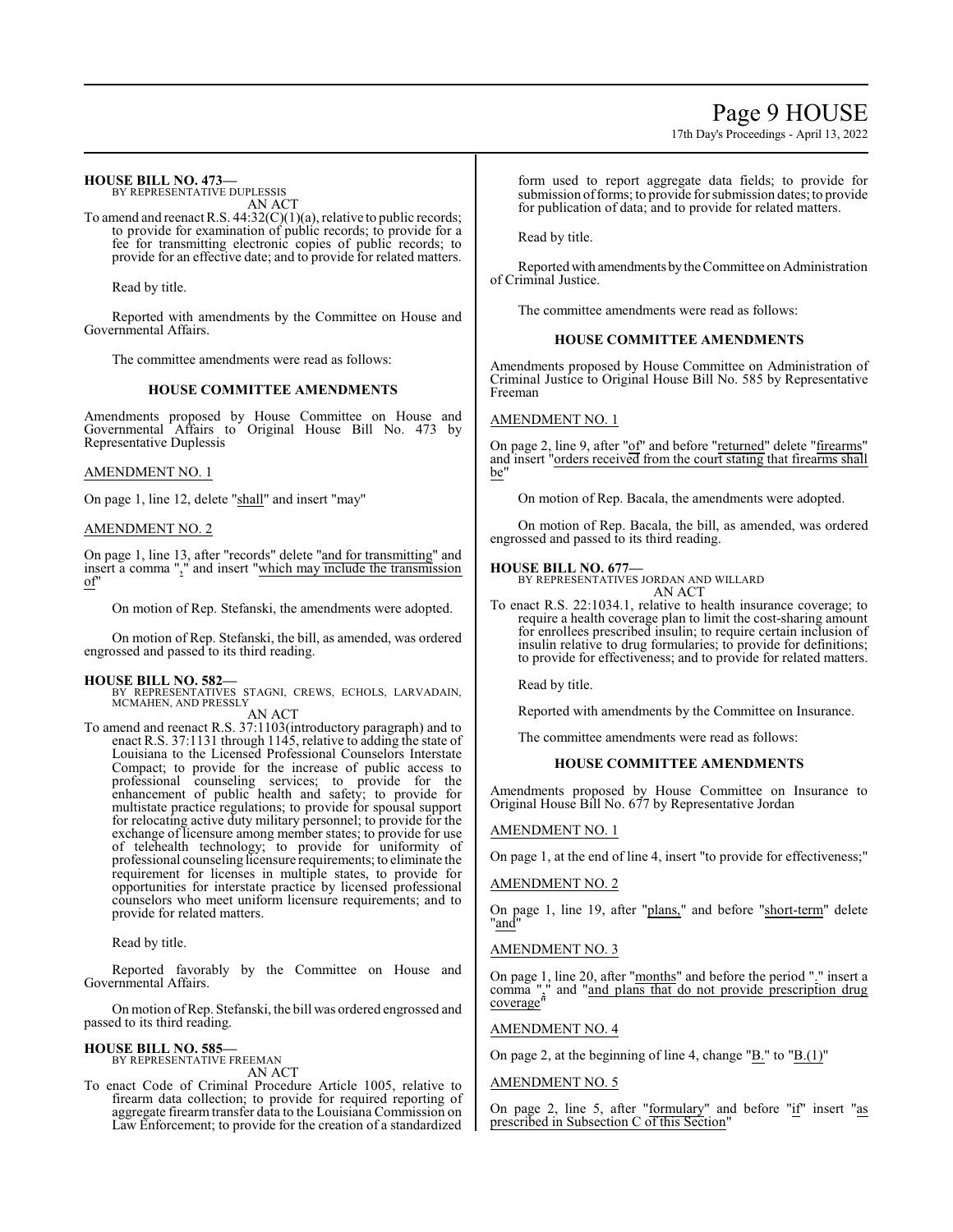# Page 10 HOUSE

17th Day's Proceedings - April 13, 2022

# AMENDMENT NO. 6

On page 2, line 6, change "twenty-five" to "seventy-five"

# AMENDMENT NO. 7

On page 2, between lines 7 and 8, insert the following:

"(2) On January first of each year, the limit on the amount that an insured is required to pay for a thirty-day supply of a covered prescription of insulin as provided for in this Subsection shall increase by a percentage equal to the percentage change from the preceding year in the prescription drug component of the Consumer Price Index of the United States Department of Labor, Bureau of Labor Statistics."

### AMENDMENT NO. 8

On page 2, line 9, after "formulary" and before the period "." insert "that complies with the provisions of this Section"

#### AMENDMENT NO. 9

On page 2, after line 9, add the following:

"Section 2. This Act shall apply to any new health coverage plan issued on and after January 1, 2023. Any health coverage plan in effect prior to January 1, 2023, shall convert to conform to the provisions of this Act on or before the renewal date, but no later than January 1, 2024."

On motion of Rep. Huval, the amendments were adopted.

Under the rules, the above bill, as amended, was ordered engrossed and recommitted to the Committee on Appropriations.

# **HOUSE BILL NO. 868—**

BY REPRESENTATIVES MIGUEZ, FONTENOT, GAROFALO, GOUDEAU, AND MARCELLE AN ACT

To enact R.S. 40:1379.3.3, relative to firearms; to provide for the Louisiana Firearm Safety Awareness Act; to provide relative to an online education course; to provide for a purpose; to provide relative to course topics; to provide relative to database maintenance; to provide for promulgation of rules; and to provide for related matters.

Read by title.

Reported favorably by the Committee on Administration of Criminal Justice.

On motion of Rep. Bacala, the bill was ordered engrossed and passed to its third reading.

# **HOUSE BILL NO. 919—** BY REPRESENTATIVE TURNER

AN ACT

To enact R.S. 41:906, relative to the exchange of school land; to authorize the Union Parish School Board to exchange school land, including but not limited to sixteenth section land; to provide for procedures, terms, and conditions, including advertisement, appraisals, and public hearing for such exchange; and to provide for related matters.

Read by title.

Reported favorably by the Committee on Education.

On motion of Rep. Harris, the bill was ordered engrossed and passed to its third reading.

# **HOUSE BILL NO. 979—**

BY REPRESENTATIVE FREEMAN AN ACT

To provide relative to the effectiveness of Act No. 366 of the 2021 Regular Session of the Legislature regarding student information; to provide for the continued effectiveness of provisions that require school governing authorities to share certain student information with the Department ofChildren and Family Services for the purpose of facilitating the administration of certain federal food assistance programs and that provide exceptions; and to provide for related matters.

Read by title.

Reported favorably by the Committee on Education.

On motion of Rep. Harris, the bill was ordered engrossed and passed to its third reading.

# **HOUSE BILL NO. 986—**

BY REPRESENTATIVE EDMONDS AN ACT

To amend and reenact R.S. 17:194(B)(introductory paragraph) and to repeal R.S. 17:194(B)(1) and (2), relative to school nutrition programs; to provide relative to the use of state funds for school nutrition programs; and to provide for related matters.

Read by title.

Reported favorably by the Committee on Education.

On motion of Rep. Harris, the bill was ordered engrossed and passed to its third reading.

# **HOUSE BILL NO. 990—** BY REPRESENTATIVE PRESSLY

AN ACT

To enact Part VII of Subchapter A of Chapter 5-F of Title 40 of the Louisiana Revised Statutes of 1950, to be comprised of R.S. 40:1273.1, relative to the COVID-19 vaccine; to provide for the prohibition of state and local vaccination mandates; to provide for exceptions; and to provide for related matters.

Read by title.

Reported favorably by the Committee on Health and Welfare.

On motion of Rep. Bagley, the bill was ordered engrossed and passed to its third reading.

# **House Bills and Joint Resolutions on Third Reading and Final Passage**

The following House Bills and Joint Resolutions on third reading and final passage were taken up and acted upon as follows:

# **Speaker Schexnayder in the Chair**

# **HOUSE BILL NO. 492—**

BY REPRESENTATIVE FONTENOT AN ACT

To enact Code of Criminal Procedure Article 211(A)(1)(e) and (f), (E), and (F), relative to arrest; to provide relative to the issuance of a summons by a peace officer instead of arrest and booking; to require an officer to make an arrest under certain conditions; to provide an exception to the issuance of a summons by an officer instead of arrest and booking for certain domestic violence offenses; to provide relative to causes of action; and to provide for related matters.

Read by title.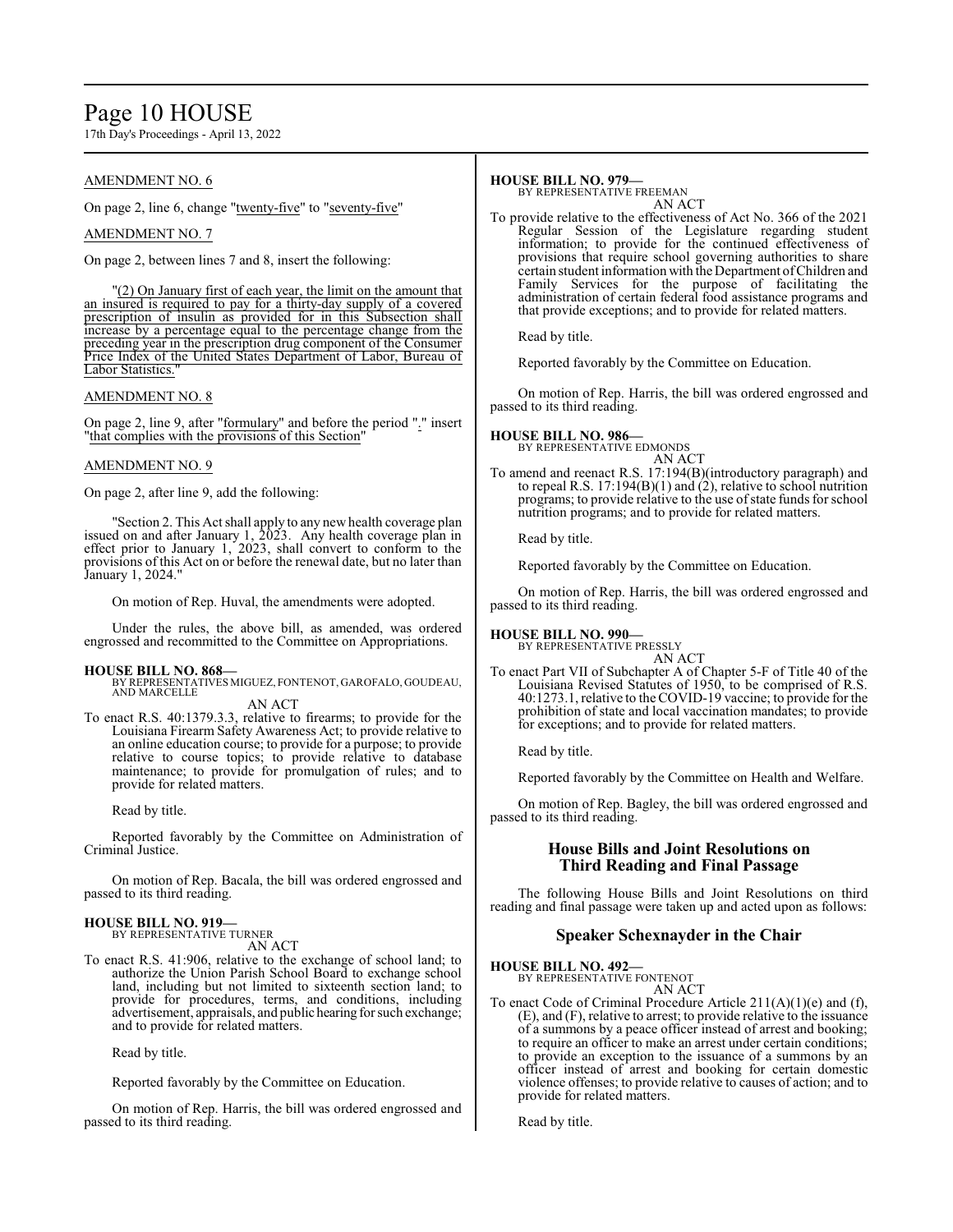# Page 11 HOUSE

17th Day's Proceedings - April 13, 2022

# **Motion**

On motion of Rep. Fontenot, the bill was returned to the calendar.

# **Notice of Intention to Call**

Pursuant to House Rule No. 8.20(A), Rep. Fontenot gave notice of his intention to call House Bill No. 492 from the calendar on Monday, April 18, 2022.

# **HOUSE BILL NO. 495—**

BY REPRESENTATIVES SCHLEGEL, AMEDEE, BRASS, FREEMAN, FREIBERG, HARRIS, CHARLES OWEN, ST. BLANC, AND TARVER AN ACT

To amend and reenact R.S. 17:282.4(C)(1)(introductory paragraph) and (c) and  $286(A)$  and to enact R.S. 17:282.4( $\overrightarrow{G}$ ) and  $\overrightarrow{H}$ ), relative to suicide prevention and violence in schools; to require training on related topics for certain students; to provide for requirements of the state Department of Education; to require formation of student organizations; and to provide for related matters.

Read by title.

Rep. Schlegel sent up floor amendments which were read as follows:

#### **HOUSE FLOOR AMENDMENTS**

Amendments proposed by Representative Schlegel to Engrossed House Bill No. 495 by Representative Schlegel

#### AMENDMENT NO. 1

On page 1, at the end of line 9, delete "Act." and insert "Act"."

# AMENDMENT NO. 2

On page 4, line 2, after "safety" insert a comma ","

On motion of Rep. Schlegel, the amendments were adopted.

Rep. Schlegel sent up floor amendments which were read as follows:

#### **HOUSE FLOOR AMENDMENTS**

Amendments proposed by Representative Schlegel to Engrossed House Bill No. 495 by Representative Schlegel

#### AMENDMENT NO. 1

On page 1, line 6, after "organizations;" and before "and" insert "to provide for effectiveness;"

# AMENDMENT NO. 2

On page 4, after line 17, insert the following:

Section 2. The provisions of this Act shall become effective on July 1, 2023, and shall be initially implemented for the 2023-2024 school year.

On motion of Rep. Schlegel, the amendments were adopted.

Rep. Schlegel moved the final passage of the bill, as amended.

# **ROLL CALL**

The roll was called with the following result:

#### YEAS

Mr. Speaker Freiberg McMahen<br>Adams Frieman Miguez Adams Frieman<br>Amedee Gadberry Amedee Gadberry Miller, G.<br>Bacala Gaines Mincey Bacala Gaines Mincey<br>Bagley Garofalo Muscar Bagley Garofalo Muscarello Bourriaque Goude<br>Boyd Green Boyd Green Orgeron<br>Brass Harris Owen, C Brass Harris Owen, C.<br>Brown Hilferty Pierre Brown Hilferty Pierre<br>Butler Hodges Pressly Carpenter Horton Riser<br>
Carrier Hughes Romero Carrier Hughes<br>Carter R. Huyal Carter, R. Huval Schamerhorn<br>
Cormier IIIg Schlegel Cormier IIIg Schlegel<br>
Coussan Ivey Seabaug Coussan Ivey Seabaugh<br>Cox Jenkins Selders Cox Jenkins Selders<br>Crews Johnson, M. St. Blanc Crews Johnson, M. St. Blanck<br>Davis Johnson, T. Stagni Davis Johnson, T.<br>Deshotel Jordan DeVillier Kerner Tarver<br>DuBuisson LaCombe Thomas DuBuisson LaComb<br>
Duplessis LaFleur Duplessis LaFleur Thompson<br>
Echols Landry Turner Echols Landry Turner Edmonds Larvadain Villio<br>Edmonston Lyons Wheat Edmonston Lyons Wheat<br>
Emerson Mack White Emerson Mack White<br>
Farnum Magee Willard Farnum Magee Willard<br>Firment Marino Wright Firment Marino Wright<br>
Fisher McCormick Zeringue Fisher McCormick<br>Fontenot McFarland Fontenot McFarland<br>Freeman McKnight McKnight Total - 94 Total - 0

Geymann Nelson<br>Goudeau Newell Hodges Pressl<br>Horton Riser Jordan Stefanski<br>Kerner Tarver

NAYS

# ABSENT

| Bishop<br>Bryant<br>Carter, W. | Hollis<br>Jefferson<br>Marcelle | Moore<br>Owen, R.<br>Phelps |
|--------------------------------|---------------------------------|-----------------------------|
| Glover                         | Miller. D.                      |                             |
| Total - $11$                   |                                 |                             |

The Chair declared the above bill was finally passed.

The title of the above bill was read and adopted.

Rep. Schlegel moved to reconsider the vote by which the above bill was finally passed, and, on her own motion, the motion to reconsider was laid on the table.

#### **HOUSE BILL NO. 508—**

BY REPRESENTATIVE GREGORY MILLER

AN ACT

To enact R.S. 46:1844(N)(5), relative to notification of an inmate's release; to provide relative to notification for victims, family members of victims, persons who filed victim registration and notification forms, law enforcement agencies, and district attorneys; to provide relative to notification of the release of an inmate who has been convicted of a crime of violence or sex offense; and to provide for related matters.

Read by title.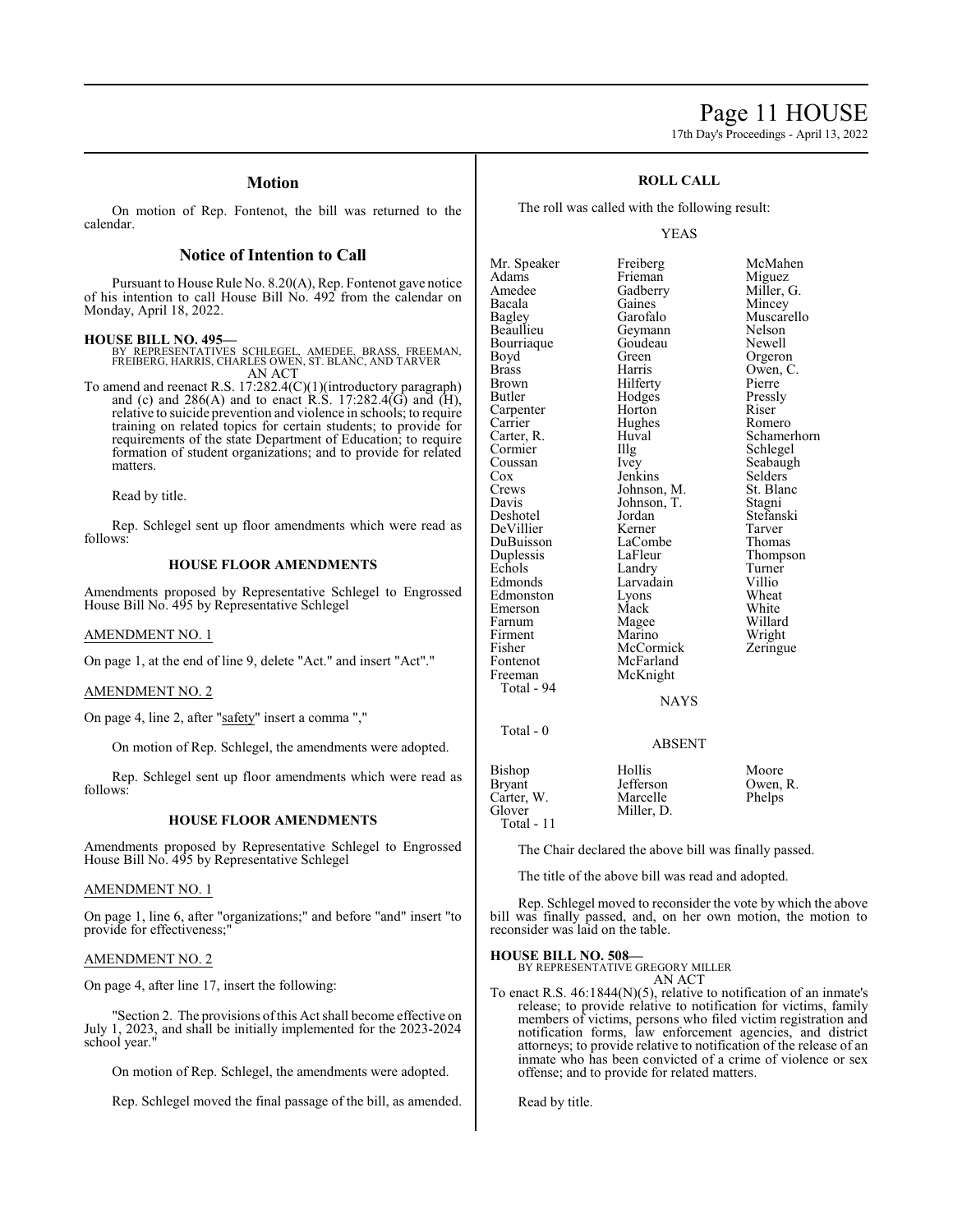# Page 12 HOUSE

17th Day's Proceedings - April 13, 2022

Rep. Horton, on behalf of the Legislative Bureau, sent up floor amendments which were read as follows:

### **HOUSE FLOOR AMENDMENTS**

Amendments proposed by Representative Horton on behalf of the Legislative Bureau to Engrossed House Bill No. 508 by Representative Gregory Miller

AMENDMENT NO. 1

On page 1, between lines 9 and 10, insert "\*

AMENDMENT NO. 2

On page 2, after line 2, insert "\* \* \* "

On motion of Rep. Horton, the amendments were adopted.

Rep. Gregory Miller moved the final passage of the bill, as amended.

#### **ROLL CALL**

The roll was called with the following result:

YEAS

| Mr. Speaker<br>Adams<br>Amedee<br>Bacala<br>Bagley<br>Beaullieu<br>Bourriaque<br>Boyd<br><b>Brass</b><br>Brown | Frieman<br>Gadberry<br>Geymann<br>Goudeau<br>Green)<br>Harris<br>Hilferty<br>Hodges<br>Hollis<br>Horton | Miller, D.<br>Miller, G.<br>Mincey<br>Muscarello<br>Nelson<br>Newell<br>Orgeron<br>Owen, C.<br>Owen, R.<br>Phelps |
|----------------------------------------------------------------------------------------------------------------|---------------------------------------------------------------------------------------------------------|-------------------------------------------------------------------------------------------------------------------|
| Butler                                                                                                         | Hughes                                                                                                  | Pierre                                                                                                            |
| Carpenter                                                                                                      | Huval                                                                                                   | Pressly                                                                                                           |
| Carrier                                                                                                        | Illg                                                                                                    | Riser                                                                                                             |
| Carter, R.                                                                                                     | Ivey<br>Jefferson                                                                                       | Romero                                                                                                            |
| Cormier<br>Coussan                                                                                             | Jenkins                                                                                                 | Schamerhorn<br>Schlegel                                                                                           |
| Cox                                                                                                            | Johnson, M.                                                                                             | Seabaugh                                                                                                          |
| Crews                                                                                                          | Johnson, T.                                                                                             | Selders                                                                                                           |
| Davis                                                                                                          | Kerner                                                                                                  | St. Blanc                                                                                                         |
| Deshotel                                                                                                       | LaCombe                                                                                                 | Stagni                                                                                                            |
| DeVillier                                                                                                      | LaFleur                                                                                                 | Stefanski                                                                                                         |
| DuBuisson                                                                                                      | Landry                                                                                                  | Tarver                                                                                                            |
| Duplessis                                                                                                      | Larvadain                                                                                               | Thomas                                                                                                            |
| Echols                                                                                                         | Lyons                                                                                                   | Thompson                                                                                                          |
| Edmonds                                                                                                        | Mack                                                                                                    | Turner                                                                                                            |
| Edmonston                                                                                                      | Magee                                                                                                   | Villio                                                                                                            |
| Emerson                                                                                                        | Marcelle                                                                                                | Wheat                                                                                                             |
| Farnum                                                                                                         | Marino                                                                                                  | White                                                                                                             |
| Firment                                                                                                        | McCormick                                                                                               | Willard                                                                                                           |
| Fisher                                                                                                         | McFarland                                                                                               | Wright                                                                                                            |
| Fontenot                                                                                                       | McKnight                                                                                                | Zeringue                                                                                                          |
| Freeman                                                                                                        | McMahen                                                                                                 |                                                                                                                   |
| Freiberg                                                                                                       | Miguez                                                                                                  |                                                                                                                   |
| Total - 97                                                                                                     | <b>NAYS</b>                                                                                             |                                                                                                                   |
|                                                                                                                |                                                                                                         |                                                                                                                   |
| Total - 0                                                                                                      | ABSENT                                                                                                  |                                                                                                                   |
| Bishop                                                                                                         | Gaines                                                                                                  | Jordan                                                                                                            |

The Chair declared the above bill was finally passed.

The title of the above bill was read and adopted.

Rep. Gregory Miller moved to reconsider the vote by which the above bill was finally passed, and, on his own motion, the motion to reconsider was laid on the table.

# **HOUSE BILL NO. 521—**

BY REPRESENTATIVE HUVAL AN ACT

To amend and reenact R.S. 22:572, relative to catastrophe response plans for insurance; to provide for the requirements for catastrophe response plans; to provide for filing with and review of plans by the commissioner; to provide for confidentiality; to provide for enforcement and penalties; and to provide for related matters.

Read by title.

#### **Motion**

On motion of Rep. Huval, the bill was returned to the calendar.

### **Notice of Intention to Call**

Pursuant to House Rule No. 8.20(A), Rep. Huval gave notice of his intention to call House Bill No. 521 from the calendar on Monday, April 18, 2022.

# **HOUSE BILL NO. 607—**

BY REPRESENTATIVES GEYMANN AND MCKNIGHT AN ACT

To amend and reenact R.S. 14:102.1(A)(2)(a), relative to cruelty to animals; to provide relative to the penalties for a first offense of the crime of cruelty to animals; to provide relative to payments for expenses incurred for the animal; and to provide for related matters.

Read by title.

#### **Motion**

On motion of Rep. Geymann, the bill was returned to the calendar.

# **Notice of Intention to Call**

Pursuant to House Rule No. 8.20(A), Rep. Geymann gave notice of his intention to call House Bill No. 607 from the calendar on Monday, April 18, 2022.

### **HOUSE BILL NO. 611—**

BY REPRESENTATIVE SELDERS AN ACT

To amend and reenact R.S. 40:2116(A), relative to regulation of healthcare facilities and providers by the Louisiana Department of Health; to provide relative to the facility need review process for healthcare facilities and providers; to prohibit the department from conducting facility need review without authorization by either of the legislative committees on health and welfare to do so; and to provide for related matters.

Read by title.

Rep. Selders moved the final passage of the bill.

#### **ROLL CALL**

The roll was called with the following result:

Carter, W. Total - 8

Bryant Garofalo Moore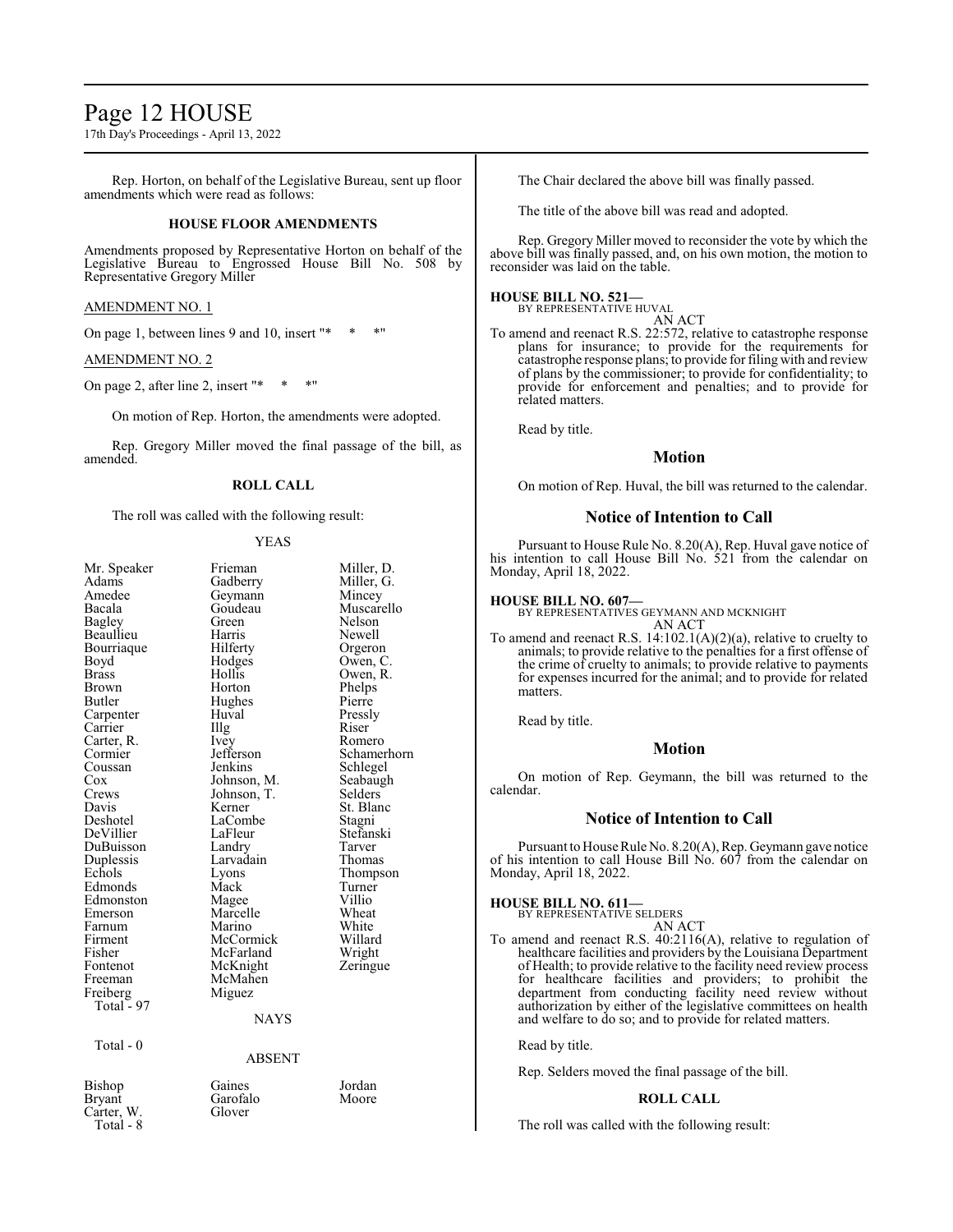# Page 13 HOUSE

17th Day's Proceedings - April 13, 2022

### YEAS

Adams Frieman<br>Amedee Gadberry Amedee Gadberry Miller, D.<br>Bacala Geymann Miller, G. Bagley Goudeau Mincey<br>Beaullieu Green Muscare Bourriaque Harris Nelson Boyd Hilferty<br>Brass Hodges Brass Hodges Orgeron<br>Brown Hollis Owen, C Brown Hollis Owen, C. Carpenter Hughe<br>Carrier Huyal Carter, R. Illg Riser<br>Cormier Ivey Romero Cormier Ivey<br>Coussan Jefferson Cox Jenkins Schlegel<br>Crews Johnson, M. Seabaugh Crews Johnson, M. Seabaugh<br>
Davis Johnson, T. Selders DeVillier Kerner St. Blanch<br>DuBuisson LaCombe Stagni DuBuisson LaCombe Stagni Duplessis LaFleur<br>Echols Landry Echols Landry Thomas<br>
Edmonds Larvadain Thomps Edmonston Lyons Turner Emerson Mack Villio<br>
Farnum Magee Wheat Farnum Magee Wheat<br>
Firment Marcelle White Firment Marcelle White<br>
Fisher Marino Willard Fisher Marino Willard Fontenot McCormick Wright<br>Freeman McKnight Zeringue Total - 93

Geymann Horton Owen, R.<br>Hughes Pierre Johnson, T. Selders<br>Kerner St. Blanc McKnight

Mr. Speaker Freiberg McMahen<br>Adams Frieman Miguez Green Muscarello<br>Harris Nelson Pressly<br>Riser Coussan Jefferson Schamerhorn<br>
Cox Jenkins Schlegel Larvadain Thompson<br>Lyons Turner

#### **NAYS**

Total - 0

#### ABSENT

| Bishop       | Gaines   | McFarland |
|--------------|----------|-----------|
| Bryant       | Garofalo | Moore     |
| Carter, W.   | Glover   | Phelps    |
| Deshotel     | Jordan   | Tarver    |
| Total - $12$ |          |           |

The Chair declared the above bill was finally passed.

The title of the above bill was read and adopted.

Rep. Selders moved to reconsider the vote by which the above bill was finally passed, and, on his own motion, the motion to reconsider was laid on the table.

#### **HOUSE BILL NO. 618—** BY REPRESENTATIVE NELSON

AN ACT

To enact R.S. 17:2119, relative to schools; to grant certain patriotic organizations access to school facilities; to grant representatives of such organizations the opportunity to speak to and recruit students; and to provide for related matters.

Read by title.

#### **Motion**

On motion of Rep. Nelson, the bill was returned to the calendar.

#### **Notice of Intention to Call**

Pursuant to House Rule No. 8.20(A), Rep. Nelson gave notice of his intention to call House Bill No. 618 from the calendar on Monday, April 18, 2022.

#### **HOUSE BILL NO. 625—**

BY REPRESENTATIVE SELDERS

- AN ACT
- To amend and reenact R.S. 40:2155(B)(2) and to enact R.S. 40:2155(B)(3), relative to behavioral health service providers; to provide for off-site locations; to provide for defined geographic service locations; and to provide for related matters.

Read by title.

Rep. Selders sent up floor amendments which were read as follows:

# **HOUSE FLOOR AMENDMENTS**

Amendments proposed by Representative Selders to Engrossed House Bill No. 625 by Representative Selders

#### AMENDMENT NO. 1

On page 1, line 3, after "for" and before "locations" delete "off-site" and insert in lieu thereof "offsite"

### AMENDMENT NO. 2

On page 1, line 18, after "Any" and before "within" delete "distance" and insert in lieu thereof "location"

#### AMENDMENT NO. 3

On page 2, line 2, after "designated" and before "location" delete "off-site" and insert in lieu thereof "offsite"

On motion of Rep. Selders, the amendments were adopted.

Rep. Selders moved the final passage of the bill, as amended.

#### **ROLL CALL**

The roll was called with the following result:

#### YEAS

| Mr. Speaker  | Gadberry    | McMahen     |
|--------------|-------------|-------------|
| Adams        | Gaines      | Miguez      |
| Amedee       | Garofalo    | Miller, D.  |
| Bagley       | Geymann     | Miller, G.  |
| Beaullieu    | Goudeau     | Mincey      |
| Bourriaque   | Green       | Muscarello  |
| Boyd         | Harris      | Nelson      |
| <b>Brass</b> | Hilferty    | Newell      |
| Brown        | Hodges      | Orgeron     |
| Bryant       | Hollis      | Owen, C.    |
| Butler       | Horton      | Owen, R.    |
| Carpenter    | Hughes      | Phelps      |
| Carrier      | Huval       | Pierre      |
| Carter, R.   | Illg        | Pressly     |
| Cormier      | Ivey        | Riser       |
| Coussan      | Jefferson   | Romero      |
| Cox          | Jenkins     | Schamerhorn |
| Crews        | Johnson, M. | Schlegel    |
| Davis        | Johnson, T. | Seabaugh    |
| DeVillier    | Jordan      | Selders     |
| DuBuisson    | Kerner      | St. Blanc   |
| Duplessis    | LaCombe     | Stagni      |
| Echols       | LaFleur     | Stefanski   |
| Edmonds      | Landry      | Thomas      |
| Edmonston    | Larvadain   | Thompson    |
| Emerson      | Lyons       | Turner      |
| Farnum       | Mack        | Villio      |
| Firment      | Magee       | Wheat       |
| Fisher       | Marcelle    | Willard     |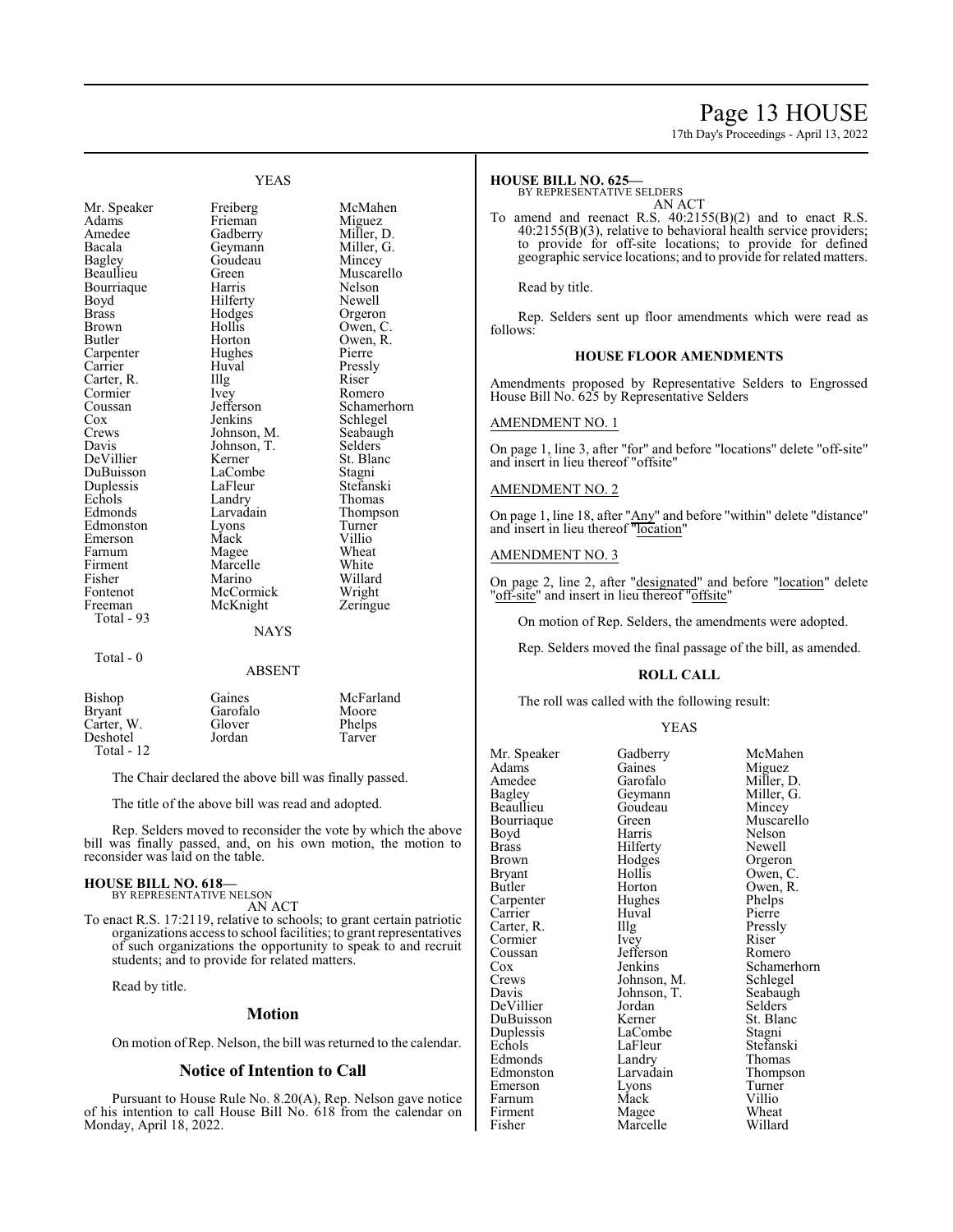# Page 14 HOUSE

17th Day's Proceedings - April 13, 2022

| Fontenot<br>Freeman<br>Freiberg<br>Frieman<br>Total - 97 | Marino<br>McCormick<br>McFarland<br>McKnight<br><b>NAYS</b> | Wright<br>Zeringue | Fontenot<br>Freeman<br>Freiberg<br>Total - 96      | Marino<br>McCormick<br>McFarland<br><b>NAYS</b>       | Willard<br>Wright<br>Zeringue |  |
|----------------------------------------------------------|-------------------------------------------------------------|--------------------|----------------------------------------------------|-------------------------------------------------------|-------------------------------|--|
| Total - 0                                                | <b>ABSENT</b>                                               |                    | Total $-0$                                         | <b>ABSENT</b>                                         |                               |  |
| Bacala<br>Bishop<br>Carter, W.<br>Total - 8              | Deshotel<br>Glover<br>Moore                                 | Tarver<br>White    | Bishop<br><b>Bryant</b><br>Carter, W.<br>Total - 9 | Deshotel<br>Glover<br>Landry                          | Miller, D.<br>Moore<br>Tarver |  |
|                                                          | The Chair declared the above bill was finally passed.       |                    |                                                    | The Chair declared the above bill was finally passed. |                               |  |

The title of the above bill was read and adopted.

Rep. Selders moved to reconsider the vote by which the above bill was finally passed, and, on his own motion, the motion to reconsider was laid on the table.

# **HOUSE BILL NO. 632—**

BY REPRESENTATIVE MCFARLAND AN ACT

To enact R.S. 30:2004(19) and R.S. 47:301(31) and 818.2(74), relative to small refineries; to provide definitions applicable to the La. Environmental Quality Act; and to provide for related matters.

Read by title.

Rep. McFarland moved the final passage of the bill.

#### **ROLL CALL**

The roll was called with the following result:

#### YEAS

| Mr. Speaker<br>Adams<br>Amedee<br>Bacala<br><b>Bagley</b><br>Beaullieu<br>Bourriaque<br>Boyd<br>Brass<br>Brown<br>Butler<br>Carpenter<br>Carrier<br>Carter, R.<br>Cormier<br>Coussan<br>Cox<br>Crews<br>Davis<br>DeVillier<br>DuBuisson<br>Duplessis<br>Echols<br>Edmonds<br>Edmonston<br>Emerson<br>Farnum<br>Firment | Frieman<br>Gadberry<br>Gaines<br>Garofalo<br>Geymann<br>Goudeau<br>Green<br>Harris<br>Hilferty<br>Hodges<br>Hollis<br>Horton<br>Hughes<br>Huval<br>Illg<br>Ivey<br>Jefferson<br>Jenkins<br>Johnson, M.<br>Johnson, T.<br>Jordan<br>Kerner<br>LaCombe<br>LaFleur<br>Larvadain<br>Lyons<br>Mack<br>Magee | McKnight<br>McMahen<br>Miguez<br>Miller, G.<br>Mincey<br>Muscarello<br>Nelson<br>Newell<br>Orgeron<br>Owen, C.<br>Owen, R.<br>Phelps<br>Pierre<br>Pressly<br>Riser<br>Romero<br>Schamerhorn<br>Schlegel<br>Seabaugh<br>Selders<br>St. Blanc<br>Stagni<br>Stefanski<br>Thomas<br>Thompson<br>Turner<br>Villio<br>Wheat |
|------------------------------------------------------------------------------------------------------------------------------------------------------------------------------------------------------------------------------------------------------------------------------------------------------------------------|--------------------------------------------------------------------------------------------------------------------------------------------------------------------------------------------------------------------------------------------------------------------------------------------------------|-----------------------------------------------------------------------------------------------------------------------------------------------------------------------------------------------------------------------------------------------------------------------------------------------------------------------|
| Fisher                                                                                                                                                                                                                                                                                                                 | Marcelle                                                                                                                                                                                                                                                                                               | White                                                                                                                                                                                                                                                                                                                 |
|                                                                                                                                                                                                                                                                                                                        |                                                                                                                                                                                                                                                                                                        |                                                                                                                                                                                                                                                                                                                       |

| Carter, W.<br>Total - 9 | Landry | Tarver                                                |
|-------------------------|--------|-------------------------------------------------------|
|                         |        | The Chair declared the above bill was finally passed. |

The title of the above bill was read and adopted.

Rep. McFarland moved to reconsider the vote by which the above bill was finally passed, and, on his own motion, the motion to reconsider was laid on the table.

### **HOUSE BILL NO. 646—**

BY REPRESENTATIVE STEFANSKI

AN ACT To amend and reenact R.S.  $18:59.4(D)(2)$  and  $(E)(2)(c)$ ,  $115(F)(1)$ (introductory paragraph) and (a) and  $(2)(a)(iii)$ ,  $154(C)(2)(c)$  and  $(D)(1)$  and  $(2)$ ,  $423(C)$ ,  $(E)$ , and  $(H)$ ,  $433(A)(1)$  and  $(5)$ ,  $(B)(1)$ , and  $(D)$ ,  $434(D)(2)$ ,  $435(B)(1)(b)$ , 602(E)(2)(b), 604(B)(2)(b), 621(B), 1278(B), 1279, 1300.2(C)(1), 1300.7(B), 1306(B)(1), 1308(A)(2)(j)(ii), 1309(J), 1313(H)(13) and (K)(2)(a), 1313.1(I)(5) and (L)(2)(a), 1371, and  $1511.3(E)$ , to enact R.S.  $18:154(\overline{C})(2)(f)$ , and to repeal R.S. 18:1532, relative to the Louisiana Election Code; to revise the system of laws comprising the Louisiana Election Code; to provide relative to the Louisiana Voter Registration Administrators' Certification Program; to provide relative to registration by mail; to provide relative to records of the registrars of voters; to provide relative to the replacement of a commissioner; to provide relative to watchers; to provide relative to vacancies in certain offices; to provide relative to petitions for a recall election; to provide relative to preparation, distribution, and tabulation of absentee by mail and early voting ballots; to provide relative to absentee voting by mail; to provide relative to early voting; to provide relative to parish boards of election supervisors; to provide relative to courses of instruction of commissioners; to remove the requirement for election day expenditure reports; to provide for effective dates; and to provide for related matters.

Read by title.

#### **Motion**

On motion of Rep. Stefanski, the bill was returned to the calendar.

#### **Notice of Intention to Call**

Pursuant to House Rule No. 8.20(A), Rep. Stefanski gave notice of his intention to call House Bill No. 646 from the calendar on Monday, April 18, 2022.

#### **HOUSE BILL NO. 655—**

BY REPRESENTATIVE COUSSAN AND SENATOR ALLAIN AN ACT

To amend and reenact R.S. 30:136.3(D) and 1154(A)(introductory paragraph) and (6), (B), (C), and (D) and to enact R.S.  $30:136.3(B)(5)$  and  $1154(A)(9)$ , (E), and (F), relative to solar energy; to provide for the powers and duties of the secretary of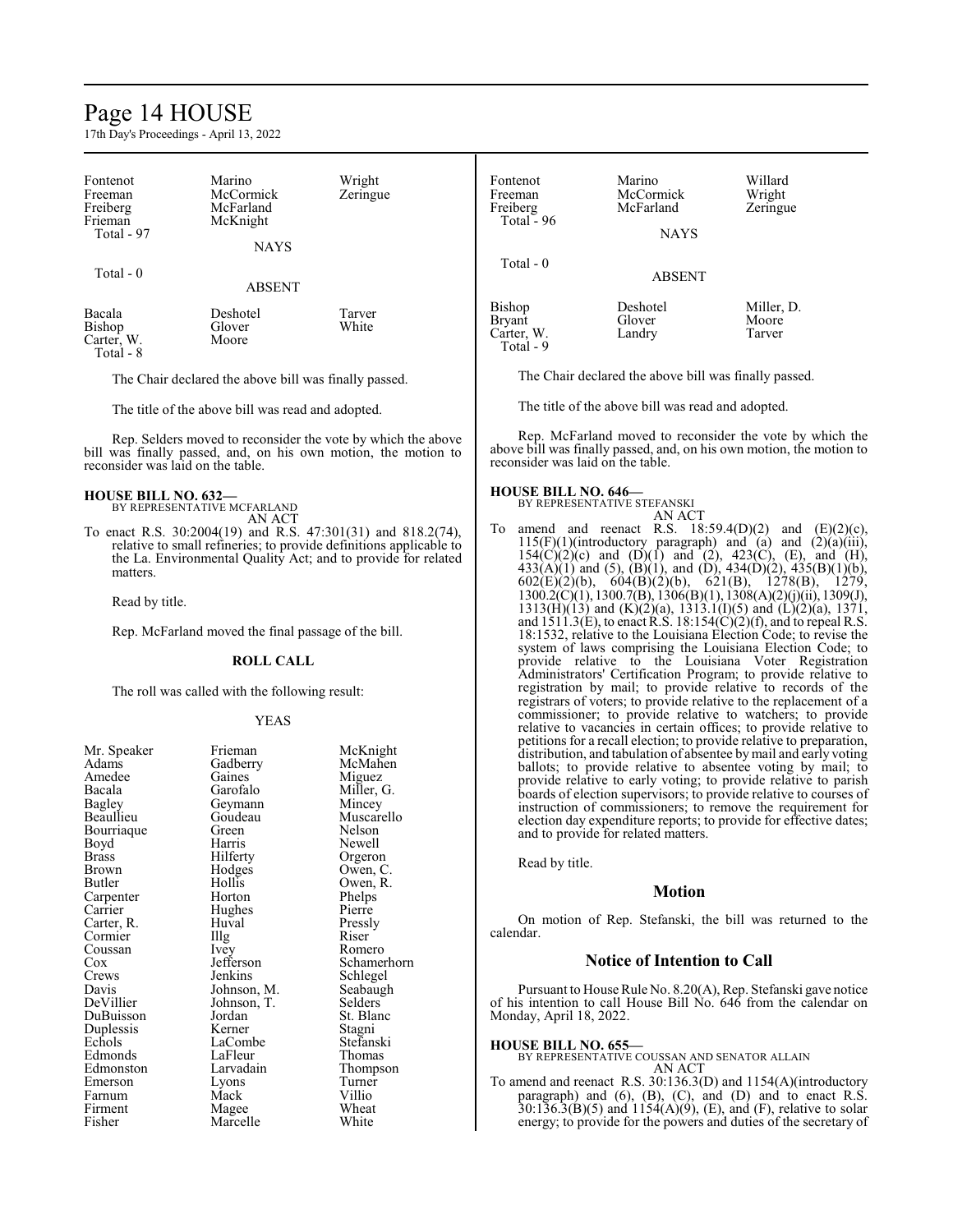# Page 15 HOUSE

17th Day's Proceedings - April 13, 2022

the Department of Natural Resources; to require a permit to construct or operate a solar power generation facility; to provide for fees; to provide for financial security; to provide for the Mineral and Energy Operation Fund; to provide for definitions; and to provide for related matters.

Read by title.

### **Motion**

On motion of Rep. Coussan, the bill was returned to the calendar.

# **Notice of Intention to Call**

Pursuant to House Rule No. 8.20(A), Rep. Coussan gave notice of his intention to call House Bill No. 655 from the calendar on Tuesday, April 19, 2022.

### **HOUSE BILL NO. 664—**

BY REPRESENTATIVE FRIEMAN AN ACT

To amend and reenact R.S. 22:33(A)(introductory paragraph), 88(F)(7) and (I)(1), 255, 258, 462(G), 550.12(A)(introductory paragraph), 651(K), 691.5(E)(1)(b), 691.8(B)(2), 691.13(B) and  $(C)$ , 1472(B), 1550.1(D), 1571(H), 1627(A)(introductory paragraph) and (B), 1781.5, 1835(A), 2057(E), 2059(A)(2),  $2089(A)(2)$ , and  $2331$  and to enact R.S. 22:691.13(G), relative to hearings arising out of the Louisiana Insurance Code; to provide for an opportunity for a public hearing for certain acquisitions; to remove the requirement for a hearing by the commissioner prior to taking certain actions; and to provide for related matters.

Read by title.

Rep. Horton, on behalf of the Legislative Bureau, sent up floor amendments which were read as follows:

#### **HOUSE FLOOR AMENDMENTS**

Amendments proposed by Representative Horton on behalf of the Legislative Bureau to Engrossed House Bill No. 664 by Representative Frieman

#### AMENDMENT NO. 1

On page 1, line 2, following "88(F)(7) and" and before ", 255" change "(I)(1)" to "(I)(1)(introductory paragraph)"

#### AMENDMENT NO. 2

On page 1, line 11, following "88(F)(7) and" and before ", 255" change " $(I)(1)$ " to " $(I)(1)(introductory paragraph)$ "

# AMENDMENT NO. 3

On page 3, line 4, following "A" and before "means" change "producer" to ""producer""

# AMENDMENT NO. 4

On page 4, line 2, following "suspend" and before "or" insert ","

On motion of Rep. Horton, the amendments were adopted.

Rep. Frieman sent up floor amendments which were read as follows:

# **HOUSE FLOOR AMENDMENTS**

Amendments proposed by Representative Frieman to Engrossed House Bill No. 664 by Representative Frieman

# AMENDMENT NO. 1

On page 1, line 11, change "R.S. 22:22:33(A)(introductory paragraph)," to "R.S. 22:33(A)(introductory paragraph),"

On motion of Rep. Frieman, the amendments were adopted.

Rep. Frieman moved the final passage of the bill, as amended.

#### **ROLL CALL**

The roll was called with the following result:

#### YEAS

Adams Frieman McMahen<br>Amedee Gadberry Miguez Amedee Gadberry<br>Bacala Gaines Bacala Gaines Miller, G. Bagley Garofalo<br>Beaullieu Geymann Bourriaque Goude<br>Boyd Green Boyd Green Newell<br>Brass Harris Orgerol Brass Harris Orgeron Brown Hilferty Owen, C.<br>Bryant Hodges Owen. R. Bryant Hodges Owen, R.<br>Butler Hollis Pierre Carpenter Horton Press<br>
Carrier Hughes Riser Carter, R. Huv<br>Cormier Hllg Cormier Illg Schamerhorn<br>
Coussan Ivey Schlegel Coussan Ivey Schlegel<br>Cox Jefferson Seabaugl Cox **Jefferson** Seabaugh<br>Crews **Jenkins** Selders Crews Jenkins Selders<br>Davis Johnson, M. St. Blanc Davis Johnson, M. St. Blanck<br>Deshotel Johnson, T. Stagni DeVillier Jordan Stefanski DuBuisson Kerner<br>Duplessis LaCombe Duplessis LaCombe Thompson<br>
Echols LaFleur Turner Edmonds Landry Villio<br>Edmonston Larvadain Wheat Edmonston Larvadain Wheat<br>
Emerson Lyons White Emerson Lyons White<br>
Farnum Mack Willard Farnum Mack Willard<br>Firment Marcelle Wright Firment Marcelle<br>Fisher Marino Fisher Marino Zeringue<br>Fontenot McCormick Zeringue McCormick Freeman McFarland Total - 97 Total - 0

Mr. Speaker Freiberg McKnight Geymann Muscarello<br>Goudeau Nelson Hollis Pierre<br>
Horton Pressly Hughes Riser<br>Huval Romero Johnson, T. Stagni<br>Jordan Stefanski LaFleur Turner<br>
Landry Villio

#### NAYS

# ABSENT

Bishop Magee Phelps<br>Carter, W. Miller, D. Tarver Carter, W.<br>Glover Moore Total - 8

The Chair declared the above bill was finally passed.

The title of the above bill was read and adopted.

Rep. Frieman moved to reconsider the vote by which the above bill was finally passed, and, on his own motion, the motion to reconsider was laid on the table.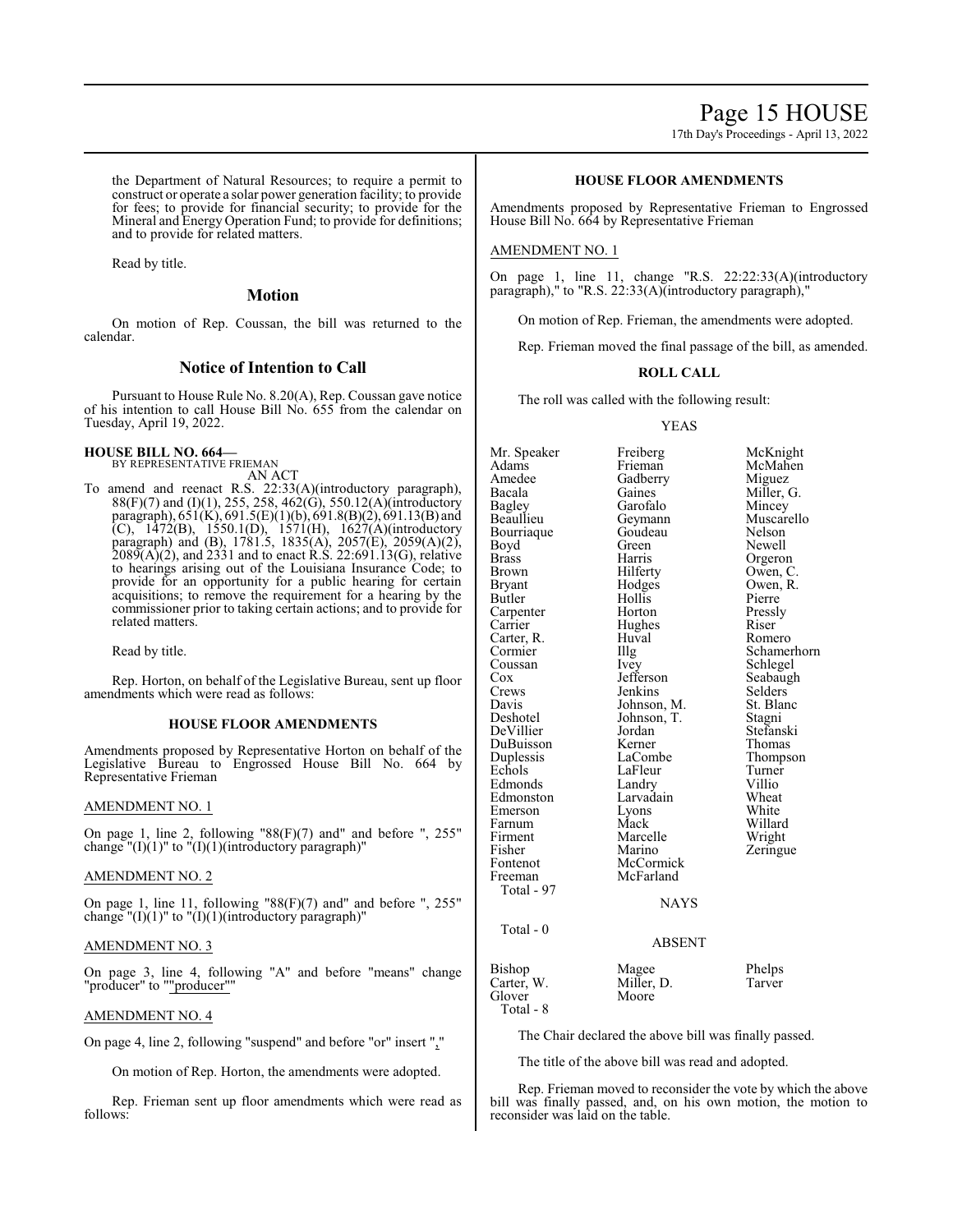# Page 16 HOUSE

17th Day's Proceedings - April 13, 2022

#### **HOUSE BILL NO. 666—** BY REPRESENTATIVE WRIGHT

AN ACT

To enact R.S. 49:964(H), relative to administrative hearing decisions and judicial review of such decisions; to provide relative to interpretation of statutes and rules; and to provide for related matters.

Read by title.

# **Motion**

On motion of Rep. Wright, the bill was returned to the calendar.

# **Notice of Intention to Call**

Pursuant to House Rule No. 8.20(A), Rep. Wright gave notice of his intention to call House Bill No. 666 from the calendar on Tuesday, April 19, 2022.

#### **HOUSE BILL NO. 742—** BY REPRESENTATIVE BISHOP

AN ACT

To enact R.S.  $27:416(C)(3)(c)$  and  $417(A)(6)(h)$  and to repeal R.S.  $27:417(A)(2)$ , relative to the Video Draw Poker Devices Control Law; to provide relative to qualified truck stop facilities; to provide relative to the requirements of qualified truck stop facilities; to provide relative to the criteria of qualified truck stop facilities; to provide relative to amenity requirements; and to provide for related matters.

Read by title.

# **Motion**

On motion of Rep. Bishop, the bill was returned to the calendar.

# **Notice of Intention to Call**

Pursuant to House Rule No. 8.20(A), Rep. Bishop gave notice of his intention to call House Bill No. 742 from the calendar on Tuesday, April 19, 2022.

# **HOUSE BILL NO. 749—**

BY REPRESENTATIVE BISHOP AN ACT

To amend and reenact the heading of Subpart B-1 of Part III of Chapter I of Title 17 of the Louisiana Revised Statutes of 1950, R.S. 17:200, 203(7) and 205(Section heading) and (A) and to enact R.S. 17:215(E) and Chapter 17-A of Title 49 of the Revised Statutes of 1950, to be comprised of R.S. 49:1131 through 1143 and to repeal R.S. 17:203(3) through (6), 204,  $205(\overline{C})$ , and  $206$  through 214, relative to litter abatement responsibilities and programs; to remove litter reduction and litter awareness functions from the Department of Education and place them within the Department of Culture, Recreation, and Tourism; to provide for the litter abatement grant program; and to provide for related matters.

Read by title.

# **Motion**

On motion of Rep. Bishop, the bill was returned to the calendar.

# **Notice of Intention to Call**

Pursuant to House Rule No. 8.20(A), Rep. Bishop gave notice of his intention to call House Bill No. 749 from the calendar on Monday, April 18, 2022.

# **HOUSE BILL NO. 750—**

BY REPRESENTATIVE BISHOP AN ACT

To amend and reenact R.S. 30:2531(C), 2531.3(G), 2531.5(B) and (D), and  $2532(A)$  and R.S. 56:32.1(A) and (B), relative to fines and court costs for littering violations; to provide for the prosecution of civil littering violations cited by the Department of Wildlife and Fisheries; to specify civil procedure for simple and commercial littering violations; to provide for special court costs for littering violations; to provide for the distribution of littering fines and special court costs; to authorize civil actions and adjudicatory hearings for littering violations prosecuted by the Department of Wildlife and Fisheries; and to provide for related matters.

Read by title.

# **Motion**

On motion of Rep. Bishop, the bill was returned to the calendar.

# **Notice of Intention to Call**

Pursuant to House Rule No. 8.20(A), Rep. Bishop gave notice of his intention to call House Bill No. 750 from the calendar on Tuesday, April 19, 2022.

**HOUSE BILL NO. 784—**<br>
BY REPRESENTATIVES DUPLESSIS, ADAMS, HUGHES, TRAVIS<br>
JOHNSON, LARVADAIN, MCMAHEN, DUSTIN MILLER, PRESSLY,<br>
SELDERS, AND STAGNI<br>
AN ACT

To enact Part XIII of Chapter 5-B of the Louisiana Revised Statutes of 1950, to be comprised of R.S. 40:1125.1 through 1125.4, relative to perinatal mental health policy; to provide for furnishing of certain information by hospitals and birthing centers that provide labor and delivery services; to provide for perinatal mood disorder screening; to provide for treatment; to provide for collaborative care; and to provide for related matters.

Read by title.

Rep. Duplessis moved the final passage of the bill.

# **ROLL CALL**

The roll was called with the following result:

#### YEAS

Mr. Speaker Frieman McMahen<br>Adams Gadberry Miguez Adams Gadberry<br>Amedee Gaines Amedee Gaines Miller, D.<br>Bacala Garofalo Miller, G. Bacala Garofalo Miller, G.<br>Bagley Geymann Mincey Bagley Geymann<br>Beaullieu Goudeau Bourriaque Green<br>Boyd Harris Boyd Harris Newell<br>Brass Hilferty Orgeror Brass Hilferty Orgeron<br>Brown Hodges Owen, C Brown Hodges Owen, C. Bryant Hollis Owen, R. Carpenter Hughe<br>Carrier Huval Carrier Huval Pressly<br>Carter, R. Illg Riser Carter, R. Illg Riser Cormier Livey Romero Cormier Ivey<br>Coussan Jefferson Cox Jenkins Schlegel<br>Crews Johnson, M. Seabaugh Johnson, M.

Goudeau Muscarello<br>Green Nelson Horton Phelps<br>
Hughes Pierre Schamerhorn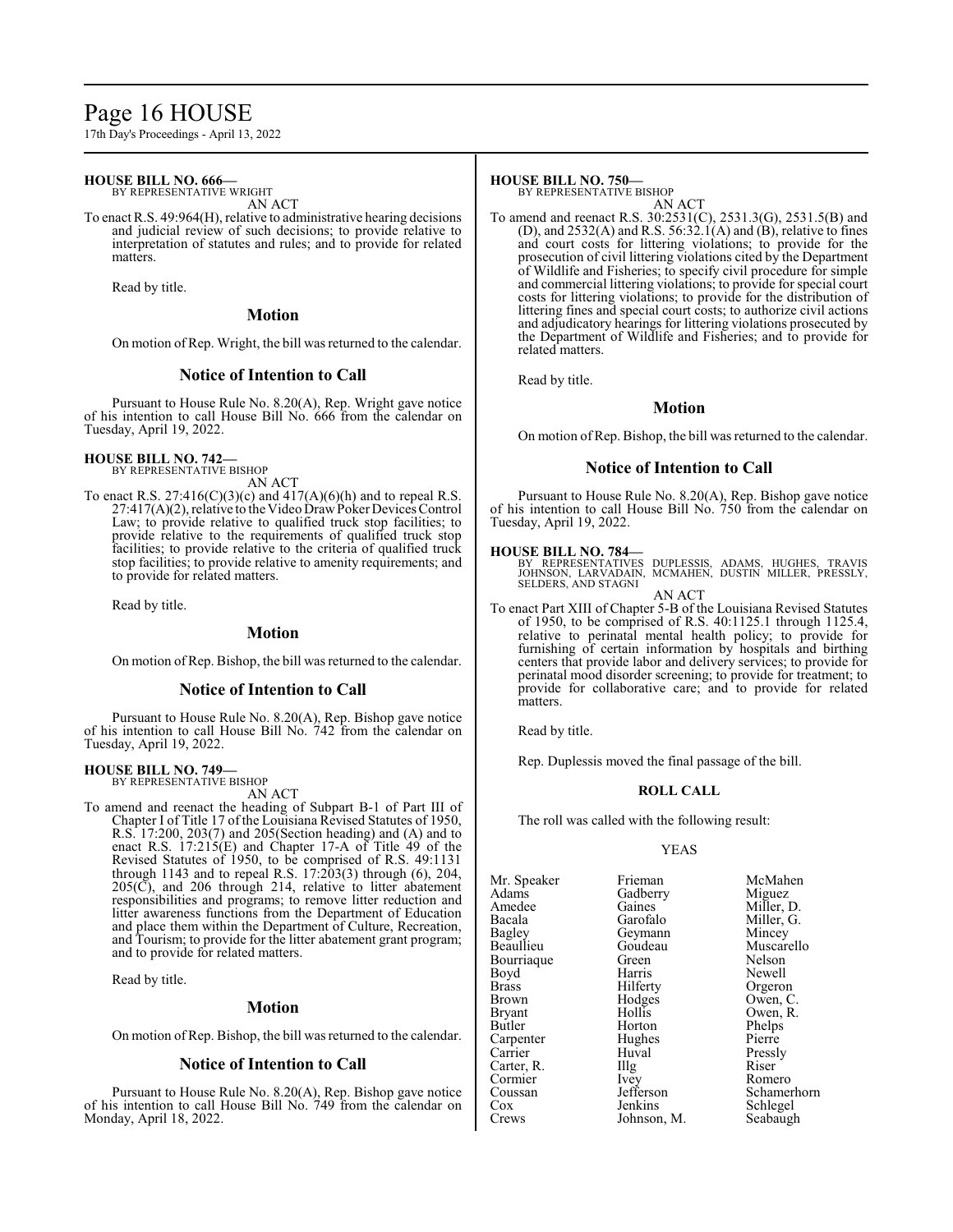# Page 17 HOUSE

17th Day's Proceedings - April 13, 2022

| Davis                                                                                                                                                                                             | Johnson, T.<br>Jordan                                                                                                                                              | Selders<br>St. Blanc                                                                                                       |
|---------------------------------------------------------------------------------------------------------------------------------------------------------------------------------------------------|--------------------------------------------------------------------------------------------------------------------------------------------------------------------|----------------------------------------------------------------------------------------------------------------------------|
| Deshotel<br>DeVillier<br>DuBuisson<br>Duplessis<br>Echols<br>Edmonds<br>Edmonston<br>Emerson<br>Farnum<br>Firment<br>Fisher<br>Fontenot<br>Freeman<br>Freiberg<br><b>Total - 101</b><br>Total - 0 | Kerner<br>LaCombe<br>LaFleur<br>Landry<br>Larvadain<br>Lyons<br>Mack<br>Magee<br>Marcelle<br>Marino<br>McCormick<br>McFarland<br>McKnight<br>NAYS<br><b>ABSENT</b> | Stagni<br>Stefanski<br>Tarver<br>Thomas<br>Thompson<br>Turner<br>Villio<br>Wheat<br>White<br>Willard<br>Wright<br>Zeringue |
| Bishop<br>Carter, W.<br>$Total - 4$                                                                                                                                                               | Glover<br>Moore                                                                                                                                                    |                                                                                                                            |

The Chair declared the above bill was finally passed.

The title of the above bill was read and adopted.

Rep. Duplessis moved to reconsider the vote bywhich the above bill was finally passed, and, on his own motion, the motion to reconsider was laid on the table.

#### **HOUSE BILL NO. 817—**

BY REPRESENTATIVE MIKE JOHNSON AN ACT

To amend and reenact R.S. 15:1202(A), relative to the membership of the Louisiana Commission on Law Enforcement and Administration of Criminal Justice; to add a member to the commission; to provide for related matters.

Read by title.

Rep. Michael Johnson moved the final passage of the bill.

#### **ROLL CALL**

The roll was called with the following result:

#### YEAS

| Mr. Speaker | Gadberry          | McMahen     |
|-------------|-------------------|-------------|
| Adams       | Gaines            | Miguez      |
| Amedee      | Garofalo          | Miller, D.  |
| Bacala      | Geymann           | Miller, G.  |
| Bagley      | Goudeau           | Mincey      |
| Beaullieu   | Green             | Muscarello  |
| Bourriaque  | Harris            | Nelson      |
| Brass       | Hilferty          | Newell      |
| Brown       | Hodges            | Orgeron     |
| Bryant      | Hollis            | Owen, C.    |
| Butler      | Horton            | Owen, R.    |
| Carpenter   | Hughes            | Pierre      |
| Carrier     | Huval             | Pressly     |
| Carter, R.  | $\prod_{i=1}^{n}$ | Riser       |
| Cormier     | Ivey              | Romero      |
| Coussan     | Jefferson         | Schamerhorn |
| Crews       | Jenkins           | Schlegel    |
| Davis       | Johnson, M.       | Seabaugh    |
| Deshotel    | Jordan            | Selders     |
| DeVillier   | Kerner            | St. Blanc   |
| DuBuisson   | LaCombe           | Stagni      |

| Duplessis<br>Echols<br>Edmonds<br>Edmonston<br>Emerson<br>Firment<br>Fisher<br>Fontenot<br>Freeman<br>Freiberg<br>Frieman<br>Total - 96 | LaFleur<br>Landry<br>Larvadain<br>Lyons<br>Mack<br>Magee<br>Marcelle<br>Marino<br>McCormick<br>McFarland<br>McKnight<br><b>NAYS</b> | Stefanski<br>Tarver<br>Thomas<br>Thompson<br>Turner<br>Villio<br>Wheat<br>White<br>Willard<br>Wright<br>Zeringue |
|-----------------------------------------------------------------------------------------------------------------------------------------|-------------------------------------------------------------------------------------------------------------------------------------|------------------------------------------------------------------------------------------------------------------|
| Total - 0                                                                                                                               | <b>ABSENT</b>                                                                                                                       |                                                                                                                  |
| Bishop<br>Boyd<br>Carter, W.<br>Total - 9                                                                                               | Cox<br>Farnum<br>Glover                                                                                                             | Johnson, T.<br>Moore<br>Phelps                                                                                   |

The Chair declared the above bill was finally passed.

The title of the above bill was read and adopted.

Rep. Michael Johnson moved to reconsider the vote by which the above bill was finally passed, and, on his own motion, the motion to reconsider was laid on the table.

## **HOUSE BILL NO. 826—**

BY REPRESENTATIVE BAGLEY AN ACT

To amend and reenact R.S. 40:1223.3(3) and to enact R.S. 37:3386.3(B)(3), relative to healthcare services delivered through telehealth; to provide for powers and duties of the Addictive Disorder Regulatory Authority; to provide relative to telehealth services delivered by certain professionals who are licensed, certified, or registered by the authority and other behavioral health providers; to authorize the promulgation of certain rules by the authority; to revise the definition of "healthcare provider" within the Louisiana Telehealth Access Act; and to provide for related matters.

Read by title.

#### **Motion**

On motion of Rep. Horton, the bill was returned to the calendar.

# **HOUSE BILL NO. 832—** BY REPRESENTATIVE CARRIER

- AN ACT
- To enact Section 2 of Act No. 444 of the 2021 Regular Session of the Legislature of Louisiana, relative to restroom access for individuals with certain conditions; to provide for designation of an Act of the Legislature of Louisiana by means of a short title; and to provide for related matters.

Read by title.

# **Motion**

On motion of Rep. Carrier, the bill was returned to the calendar.

#### **Notice of Intention to Call**

Pursuant to House Rule No. 8.20(A), Rep. Carrier gave notice of his intention to call House Bill No. 832 from the calendar on Tuesday, April 19, 2022.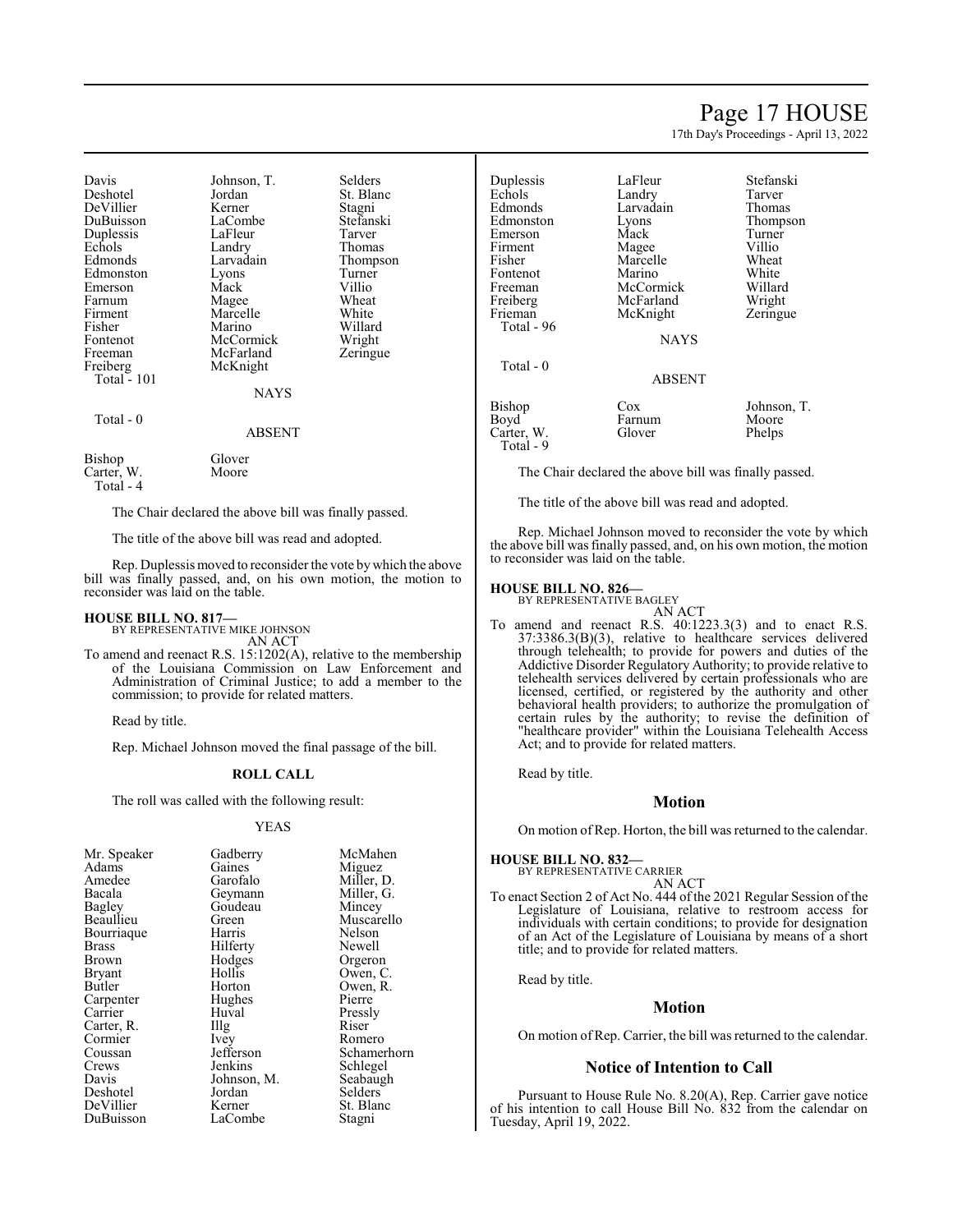# Page 18 HOUSE

17th Day's Proceedings - April 13, 2022

# **HOUSE BILL NO. 866—**

BY REPRESENTATIVE FRIEMAN AN ACT

To amend and reenact R.S. 22:165(B) and to enact R.S. 22:81(D), 82(D) and (E), 111(D), 112(D) and (E), and 165(C), relative to capital and surplus requirements for certain domestic insurers; to provide for minimum requirements for domestic insurers writing homeowners' insurance and fire and allied lines insurance; and to provide for related matters.

Read by title.

Rep. Frieman moved the final passage of the bill.

#### **ROLL CALL**

The roll was called with the following result:

#### YEAS

| Adams        | Frieman     | McMahen     |
|--------------|-------------|-------------|
| Amedee       | Gadberry    | Miguez      |
| Bacala       | Garofalo    | Miller, D.  |
| Bagley       | Geymann     | Miller, G.  |
| Beaullieu    | Goudeau     | Mincey      |
| Bourriaque   | Green       | Muscarello  |
| Boyd         | Harris      | Nelson      |
| <b>Brass</b> | Hilferty    | Newell      |
| Brown        | Hodges      | Owen, C.    |
| Butler       | Hollis      | Owen, R.    |
| Carpenter    | Horton      | Pierre      |
| Carrier      | Hughes      | Pressly     |
| Carter, R.   | Huval       | Riser       |
| Cormier      | Illg        | Romero      |
| Coussan      | Ivey        | Schamerhorn |
| Cox          | Jefferson   | Schlegel    |
| Crews        | Jenkins     | Seabaugh    |
| Davis        | Johnson, M. | Selders     |
| Deshotel     | Jordan      | St. Blanc   |
| DeVillier    | Kerner      | Stagni      |
| DuBuisson    | LaCombe     | Stefanski   |
| Duplessis    | LaFleur     | Tarver      |
| Echols       | Landry      | Thomas      |
| Edmonds      | Larvadain   | Thompson    |
| Edmonston    | Lyons       | Turner      |
| Emerson      | Mack        | Villio      |
| Firment      | Magee       | Wheat       |
| Fisher       | Marcelle    | White       |
| Fontenot     | Marino      | Willard     |
| Freeman      | McCormick   | Wright      |
| Freiberg     | McKnight    | Zeringue    |
| Total - 93   |             |             |
|              | <b>NAYS</b> |             |
| Total - 0    |             |             |
|              | ABSENT      |             |
| Mr. Speaker  | Farnum      | McFarland   |
| Bishop       | Gaines      | Moore       |
| Bryant       | Glover      | Orgeron     |
| Carter, W.   | Johnson, T. | Phelps      |
| Total - 12   |             |             |

The Chair declared the above bill was finally passed.

The title of the above bill was read and adopted.

Rep. Frieman moved to reconsider the vote by which the above bill was finally passed, and, on his own motion, the motion to reconsider was laid on the table.

**HOUSE BILL NO. 1058** (Substitute for House Bill No. 387 by Representative Hollis)— BY REPRESENTATIVE HOLLIS

AN ACT

To amend and reenact R.S. 9:3198(A)(2)(a) and (3), relative to the sale of immovable property; to provide for property disclosure requirements regarding homeowners' associations; to provide for property disclosures regarding restrictive covenants and building restrictions; and to provide for related matters.

Read by title.

Rep. Hollis moved the final passage of the bill.

#### **ROLL CALL**

The roll was called with the following result:

#### YEAS

| Mr. Speaker   | Frieman       | McKnight    |
|---------------|---------------|-------------|
| Adams         | Gadberry      | McMahen     |
| Amedee        | Gaines        | Miguez      |
| Bacala        | Garofalo      | Miller, G.  |
| Bagley        | Geymann       | Mincey      |
| Beaullieu     | Goudeau       | Muscarello  |
| Bourriaque    | Green         | Nelson      |
| Boyd          | Harris        | Newell      |
| <b>Brass</b>  | Hilferty      | Orgeron     |
| <b>Brown</b>  | Hodges        | Owen, C.    |
| Butler        | Hollis        | Owen, R.    |
| Carpenter     | Horton        | Pierre      |
| Carrier       | Hughes        | Pressly     |
| Carter, R.    | Huval         | Riser       |
| Cormier       | Illg          | Romero      |
| Coussan       | Ivey          | Schamerhorn |
| Cox           | Jefferson     | Schlegel    |
| Crews         | Jenkins       | Seabaugh    |
| Davis         | Johnson, M.   | Selders     |
| Deshotel      | Johnson, T.   | St. Blanc   |
| DeVillier     | Jordan        | Stagni      |
| DuBuisson     | Kerner        | Stefanski   |
| Duplessis     | LaCombe       | Tarver      |
| Echols        | LaFleur       | Thomas      |
| Edmonds       | Landry        | Thompson    |
| Edmonston     | Larvadain     | Turner      |
| Emerson       | Lyons         | Villio      |
| Farnum        | Mack          | Wheat       |
| Firment       | Magee         | White       |
| Fisher        | Marcelle      | Willard     |
| Fontenot      | Marino        | Wright      |
| Freeman       | McCormick     | Zeringue    |
| Freiberg      | McFarland     |             |
| Total - 98    |               |             |
|               | <b>NAYS</b>   |             |
|               |               |             |
| Total - 0     |               |             |
|               | <b>ABSENT</b> |             |
|               |               |             |
| Bishop        | Glover        | Phelps      |
| <b>Bryant</b> | Miller, D.    |             |
| Carter, W.    | Moore         |             |
| Total - 7     |               |             |
|               |               |             |

The Chair declared the above bill was finally passed.

The title of the above bill was read and adopted.

Rep. Hollis moved to reconsider the vote by which the above bill was finally passed, and, on his own motion, the motion to reconsider was laid on the table.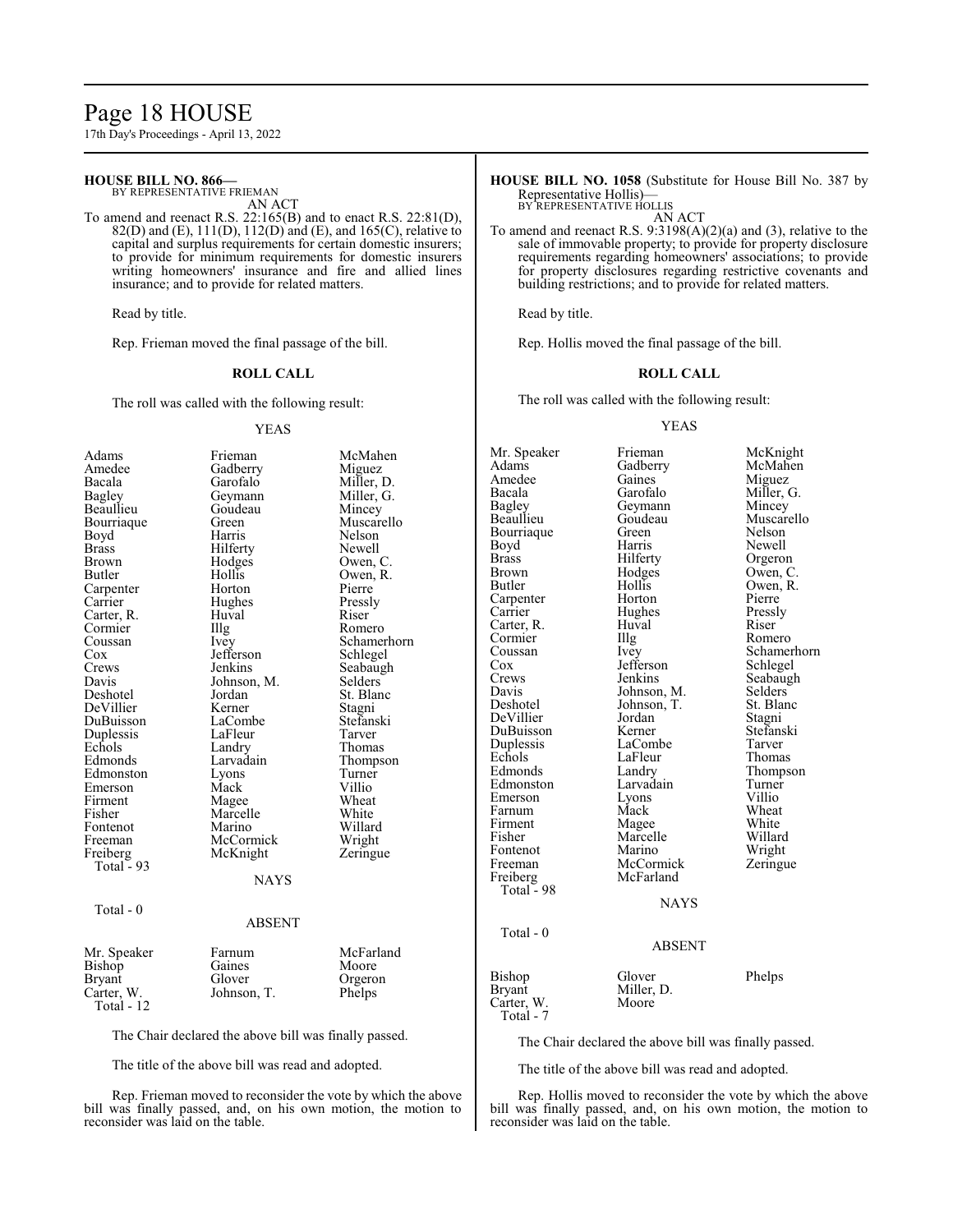# Page 19 HOUSE

17th Day's Proceedings - April 13, 2022

# **HOUSE BILL NO. 512—**

BY REPRESENTATIVE ZERINGUE AN ACT

To amend and reenact R.S.  $32:1306(C)(1)(c)$  and to repeal R.S. 32:1306(C)(5), relative to an annual commercial motor vehicle inspection; to repeal provisions relative to the annual fee or charge along with the percentage retained by the inspector and the percentage transferred to certain offices for a commercial motor vehicle inspection; to exempt commercial vehicles from the required one-year or two-year certificates of inspection; and to provide for related matters.

Called from the calendar.

Read by title.

Rep. Zeringue moved the final passage of the bill.

# **ROLL CALL**

The roll was called with the following result:

#### YEAS

| Mr. Speaker  | Frieman       | McMahen     |
|--------------|---------------|-------------|
| Adams        | Gadberry      | Miguez      |
| Amedee       | Gaines        | Miller, D.  |
| Bacala       | Garofalo      | Miller, G.  |
| Bagley       | Geymann       | Mincey      |
| Beaullieu    | Goudeau       | Muscarello  |
| Bourriaque   | Green         | Nelson      |
| Boyd         | Harris        | Newell      |
| <b>Brass</b> | Hilferty      | Orgeron     |
| Brown        | Hodges        | Owen, C.    |
| Butler       | Hollis        | Owen, R.    |
| Carpenter    | Horton        | Phelps      |
| Carrier      | Hughes        | Pierre      |
| Carter, R.   | Huval         | Pressly     |
| Cormier      | Illg          | Riser       |
| Coussan      | Ivey          | Romero      |
| $\cos$       | Jefferson     | Schamerhorn |
| Crews        | Jenkins       | Schlegel    |
| Davis        | Johnson, M.   | Seabaugh    |
| Deshotel     | Jordan        | Selders     |
| DeVillier    | Kerner        | St. Blanc   |
| DuBuisson    | LaCombe       | Stagni      |
| Duplessis    | LaFleur       | Stefanski   |
| Echols       | Landry        | Tarver      |
| Edmonds      | Larvadain     | Thomas      |
| Edmonston    | Lyons         | Thompson    |
| Emerson      | Mack          | Turner      |
| Farnum       | Magee         | Villio      |
| Firment      | Marcelle      | Wheat       |
| Fisher       | Marino        | White       |
| Fontenot     | McCormick     | Willard     |
| Freeman      | McFarland     | Wright      |
| Freiberg     | McKnight      | Zeringue    |
| Total - 99   |               |             |
|              | <b>NAYS</b>   |             |
| Total - 0    |               |             |
|              | <b>ABSENT</b> |             |

Bishop Carter, W. Johnson, T.<br>Bryant Glover Moore Glover Total - 6

The Chair declared the above bill was finally passed.

The title of the above bill was read and adopted.

Rep. Zeringue moved to reconsider the vote by which the above bill was finally passed, and, on his own motion, the motion to reconsider was laid on the table.

# **Suspension of the Rules**

Rep. Zeringue moved to reconsider the vote by which House Bill No. 512 passed, in order to add an amendment, which motion was agreed to.

# **HOUSE BILL NO. 512—**

BY REPRESENTATIVE ZERINGUE AN ACT

To amend and reenact R.S.  $32:1306(C)(1)(c)$  and to repeal R.S. 32:1306(C)(5), relative to an annual commercial motor vehicle inspection; to repeal provisions relative to the annual fee or charge along with the percentage retained by the inspector and the percentage transferred to certain offices for a commercial motor vehicle inspection; to exempt commercial vehicles from the required one-year or two-year certificates of inspection; and to provide for related matters.

Read by title.

Rep. Zeringue sent up floor amendments which were read as follows:

# **HOUSE FLOOR AMENDMENTS**

Amendments proposed by Representative Zeringue to Engrossed House Bill No. 512 by Representative Zeringue

### AMENDMENT NO. 1

On page 1, line 2, after "R.S.  $32:1306(C)(1)(c)$ " and before "and to" insert "and  $1311(E)(2)$  and  $(3)$ "

#### AMENDMENT NO. 2

On page 1, line 9, after "R.S.  $32:1306(C)(1)(c)$ " and before "hereby" delete "is" and insert "and 1311(E)(2) and (3) are"

#### AMENDMENT NO. 3

On page 1, between lines 19 and 20, insert the following:

"§1311. Exemptions

\* \* \* E. \* \* \*

 $(2)$  As an alternate means of compliance with the requirements of 49 CFR, the owner or operator of a commercial motor vehicle truck tractor may opt to obtain a Louisiana commercial motor vehicle inspection certificate which satisfies the requirements of 49 CFR 396.17. A trailer or semitrailer being used in combination with a truck tractor meeting such exemption may opt to obtain a Louisiana commercial motor vehicle inspection certificate which satisfies the requirements of 49 CFR 396.17.

(3) As used in this Subsection, "commercial motor vehicle" means any self-propelled truck tractor or towed vehicle which is used on public highways to transport property in interstate commerce, has been issued an apportioned plate through the International Registration Plan; and

\* \* \*"

On motion of Rep. Zeringue, the amendments were adopted.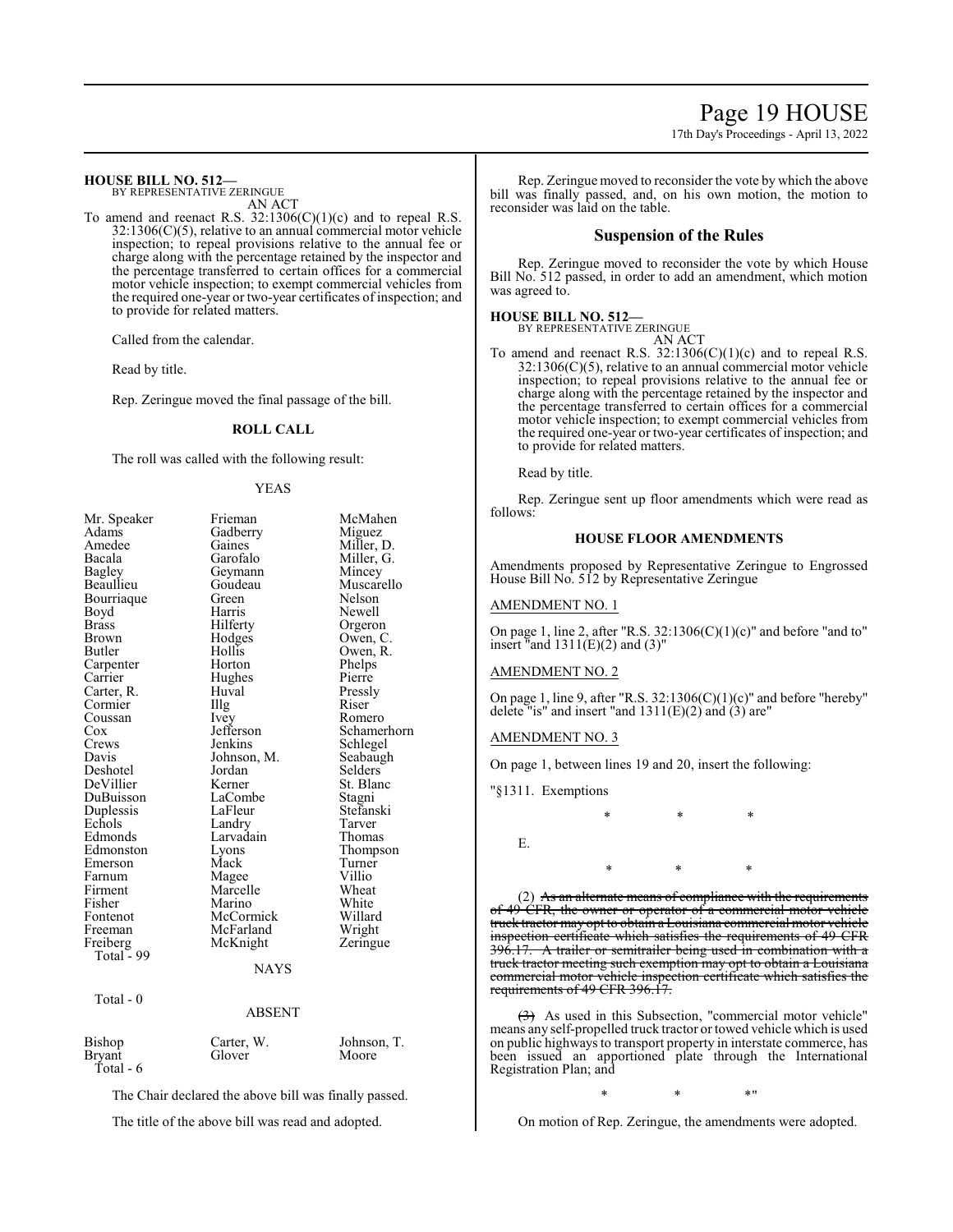# Page 20 HOUSE

17th Day's Proceedings - April 13, 2022

Rep. Zeringue moved the final passage of the bill, as amended.

### **ROLL CALL**

The roll was called with the following result:

#### YEAS

Miller, G.<br>Mincey

Muscarello<br>Nelson

Romero

Seabaugh<br>Selders

Stefanski<br>Tarver

Turner<br>Villio

| Mr. Speaker                    |
|--------------------------------|
| Adams                          |
| Amedee                         |
| Bacala                         |
| <b>Bagley</b>                  |
| Beaullieu                      |
| Bourriaque                     |
| Boyd                           |
| Brass                          |
| Brown                          |
| Butler                         |
| Carpenter                      |
| Carrier                        |
| Carter, R.                     |
| Cormier                        |
| Coussan                        |
| Čox                            |
| Crews                          |
|                                |
| Davis<br>Deshotel<br>DeVillier |
|                                |
| DuBuisson                      |
| Duplessis                      |
| Echols                         |
| Edmonds                        |
| Edmonston                      |
| Emerson                        |
| Farnum                         |
| Firment                        |
| Fisher                         |
| Fontenot                       |
| Freeman                        |
| Freiberg                       |
| Frieman                        |
| Total - 100                    |
|                                |

Gadberry Miguez<br>Gaines Miller, 1 Gaines Miller, D.<br>
Garofalo Miller, G. Geymann<br>Glover Goudeau Nelson<br>Green Newell Bourriaque Green Newell Harris Orgeron<br>Hilferty Owen, C Hilferty Owen, C.<br>Hodges Owen, R. Hodges Owen, R.<br>Hollis Phelps Hollis Phelps<br>
Horton Pierre Carpenter Horton Pierre Hughes Pressly<br>Huval Riser Huval<br>Illg Ivey Schamerhorn<br>Jefferson Schlegel Jefferson<br>Jenkins Johnson, M.<br>Jordan Jordan St. Blanc<br>Kerner Stagni Kerner Stagni<br>LaCombe Stefans LaFleur<br>Landry Landry Thomas<br>
Larvadain Thomps Larvadain Thompson<br>
Lyons Turner Mack Villio<br>
Magee Wheat Magee Wheat<br>
Marcelle White Marcelle Marino Willard<br>
McCormick Wright McCormick Wright<br>
McFarland Zeringue McFarland McKnight McMahen

# **NAYS**

Total - 0

ABSENT

Bishop Carter, W. Moore<br>Bryant Johnson, T. Johnson, T. Total - 5

The Chair declared the above bill was finally passed.

The title of the above bill was read and adopted.

Rep. Zeringue moved to reconsider the vote by which the above bill was finally passed, and, on his own motion, the motion to reconsider was laid on the table.

#### **HOUSE BILL NO. 637—**

BY REPRESENTATIVE BEAULLIEU

AN ACT To amend and reenact R.S. 47:1993(A)(2) and 1993.1(C), relative to tax assessors; to provide for the requirement that the tax assessor provide certain assessment data to tax collectors; to provide for certain fees when requesting a listing or roll of the assessor; and to provide for related matters.

Called from the calendar.

Read by title.

# **Motion**

On motion of Rep. Beaullieu, the bill was returned to the calendar.

#### **HOUSE BILL NO. 213—** BY REPRESENTATIVE GREGORY MILLER

AN ACT

To enact R.S. 9:2449.1 and R.S. 22:911.1, relative to divorce; to provide for the automatic revocation of certain benefits upon divorce; to provide for certain retirement accounts; to provide for life insurance; to provide for liability; and to provide for related matters.

Called from the calendar.

Read by title.

#### **Notice of Intention to Call**

Pursuant to House Rule No. 8.20(A), Rep. Gregory Miller gave notice of his intention to call House Bill No. 213 from the calendar on Tuesday, April 19, 2022.

# **HOUSE BILL NO. 302—** BY REPRESENTATIVE FREEMAN

AN ACT

To amend and reenact R.S. 32:1741(I), relative to the booting of motor vehicles parked on private property; to remove the prohibition on a parking facility company, valet company, or general manager from having an ownership interest in a business engaged in booting vehicles on private property or from accepting a rebate or other compensation from a booting company; and to provide for related matters.

Called from the calendar.

Read by title.

# **Motion**

On motion of Rep. Freeman, the bill was returned to the calendar.

### **Notice of Intention to Call**

Pursuant to House Rule No. 8.20(A), Rep. Freeman gave notice of her intention to call House Bill No. 302 from the calendar on Tuesday, April 19, 2022.

#### **HOUSE BILL NO. 54—**

BY REPRESENTATIVES BAGLEY AND FRIEMAN AN ACT

To enact R.S. 14:101.3, relative to discrimination; to create the crime of discrimination based on vaccination status; to provide for a fine; to provide for applicability; and to provide for related matters.

Called from the calendar.

Read by title.

## **Motion**

On motion of Rep. Bagley, the bill was returned to the calendar.

### **Notice of Intention to Call**

Pursuant to House Rule No. 8.20(A), Rep. Bagley gave notice of his intention to call House Bill No. 54 from the calendar on Tuesday, April 19, 2022.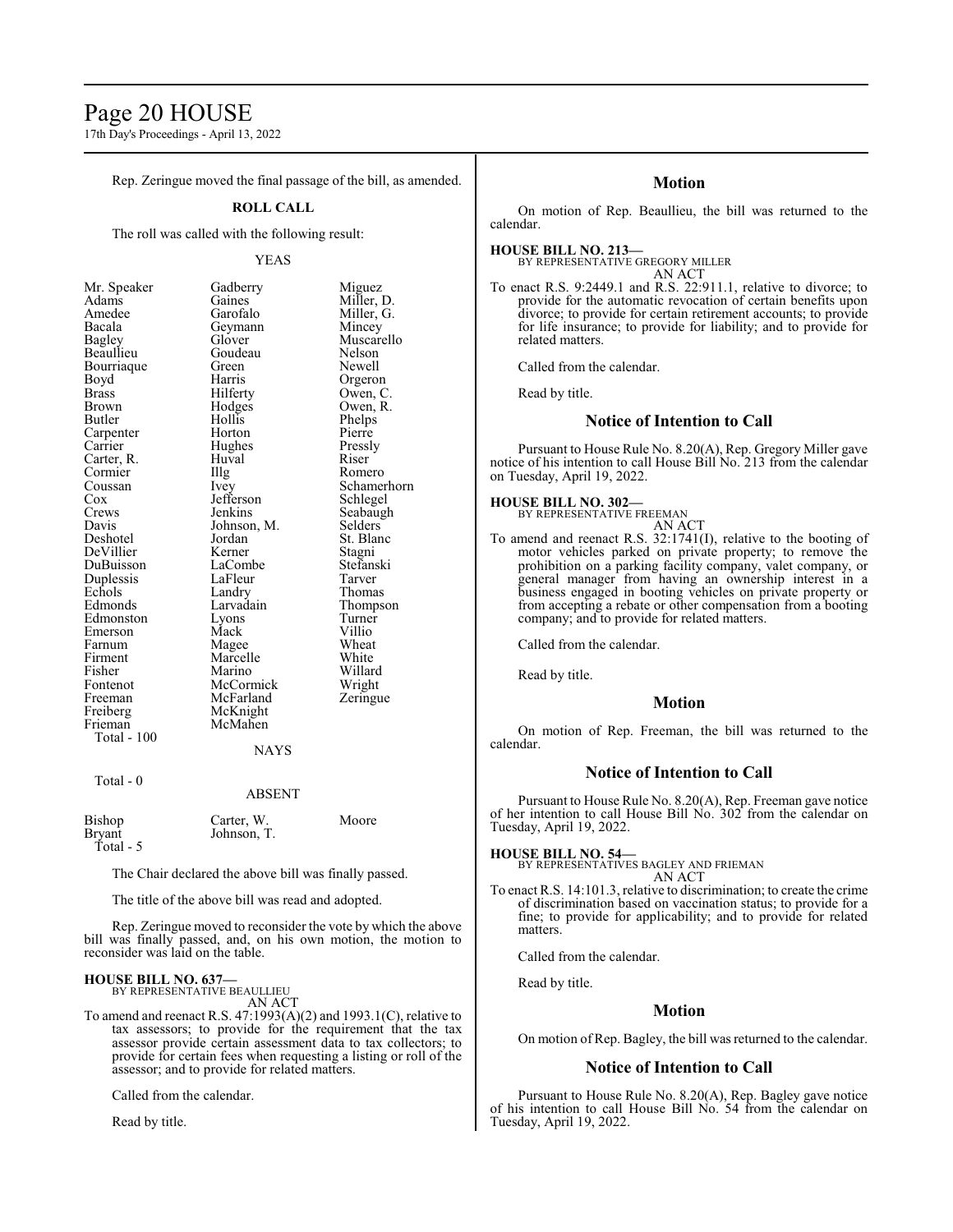# Page 21 HOUSE

17th Day's Proceedings - April 13, 2022

#### **HOUSE BILL NO. 98—** BY REPRESENTATIVE MAGEE

AN ACT

To enact R.S. 17:4023.1, relative to the Student Scholarships for Educational Excellence Program; to provide relative to the accountability system for the program; to provide relative to the assignment of a performance score based on the state assessment results of students participating in the program; and to provide for related matters.

Called from the calendar.

Read by title.

Rep. Mincey sent up floor amendments which were read as follows:

#### **HOUSE FLOOR AMENDMENTS**

Amendments proposed by Representative Mincey to Engrossed House Bill No. 98 by Representative Magee

# AMENDMENT NO. 1

On page 1, at the beginning of line 9, change "A." to "A.(1)"

AMENDMENT NO. 2

On page 1, line 9, after "school" delete the remainder of the line and delete line 10 and insert the following:

"that accepted additional scholarship recipients in the 2021-2022 school year and that is located in a parish subject to a declaration of disaster due to a weather event in 2021 or 2022 shall not receive a performance score for the 2021-2022, 2022-2023 or 2023-2024 school years.

(2) In any year in which a public school district is provided a waiver or accommodation from any provision of the state accountability system related to a declaration of disaster related to a weather event, any participating school located within the geographic boundary of such school district shall be afforded the same, or a substantially similar, waiver or accommodation.

On motion of Rep. Mincey, the amendments were adopted.

Rep. Magee moved the final passage of the bill, as amended.

#### **ROLL CALL**

The roll was called with the following result:

#### YEAS

| Mr. Speaker   | Frieman   | McKnight    |
|---------------|-----------|-------------|
| Adams         | Gadberry  | McMahen     |
| Amedee        | Gaines    | Miguez      |
| Bacala        | Garofalo  | Miller, D.  |
| Bagley        | Geymann   | Miller, G.  |
| Beaullieu     | Glover    | Muscarello  |
| Bourriaque    | Goudeau   | Nelson      |
| <b>Brass</b>  | Green     | Newell      |
| Brown         | Harris    | Orgeron     |
| <b>Butler</b> | Hilferty  | Owen, C.    |
| Carpenter     | Hodges    | Owen, R.    |
| Carrier       | Hollis    | Pierre      |
| Carter, R.    | Horton    | Pressly     |
| Cormier       | Hughes    | Riser       |
| Coussan       | Huval     | Romero      |
| Crews         | Illg      | Schamerhorn |
| Davis         | Ivey      | Schlegel    |
| Deshotel      | Jefferson | Seabaugh    |
| DeVillier     | Jenkins   | Selders     |

DuBuisson Johnson, M. St. Blanc Duplessis Jordan<br>Echols Kerner Echols Kerner Stefanski<br>Edmonds LaCombe Tarver Edmonston LaFleu<br>
Emerson Lyons Farnum Mack Turner Firment Magee Villio<br>Fisher Marcelle Wheat Fontenot Marino White<br>Freeman McCormick Wright Freeman McCormick<br>Freiberg McFarland Total  $-93$ Landry Phelps<br>Larvadain Willard Larvadain

Total - 4

LaCombe Tarver<br>
LaFleur Thomas Marcelle Wheat<br>
Marino White

Eyons Thompson<br>
Mack Turner Zeringue

NAYS

# ABSENT

Bishop Carter, W. Mincey<br>Boyd Cox Moore Boyd Cox Moore Bryant Johnson, T. Total - 8

The Chair declared the above bill was finally passed.

The title of the above bill was read and adopted.

Rep. Magee moved to reconsider the vote by which the above bill was finally passed, and, on his own motion, the motion to reconsider was laid on the table.

# **HOUSE BILL NO. 286—**

BY REPRESENTATIVE TURNER AN ACT

To enact R.S. 46:460.61(F) through (H), relative to the Medicaid managed care program of this state; to provide with respect to healthcare provider credentialing requirements in Medicaid managed care; to establish requirements relative to credentialing of certain providers who are affiliated with certain healthcare facilities; to provide for indemnification of the Louisiana Department of Health in certain instances; and to provide for related matters.

Called from the calendar.

Read by title.

### **Motion**

On motion of Rep. Turner, the bill was returned to the calendar.

## **Notice of Intention to Call**

Pursuant to House Rule No. 8.20(A), Rep. Turner gave notice of his intention to call House Bill No. 286 from the calendar on Monday, April 18, 2022.

#### **HOUSE BILL NO. 376—**

BY REPRESENTATIVES HUVAL, GREEN, AND WRIGHT AND SENATORS TALBOT AND MCMATH AN ACT

To amend and reenact R.S. 32:300.5 and to repeal R.S. 32:300.6, 300.7, and 300.8, relative to the prohibition of the use of certain wireless telecommunications devices while operating a motor vehicle; to provide for definitions; to provide for exceptions and penalties; to provide for enforcement and reporting; and to provide for related matters.

Called from the calendar.

Read by title.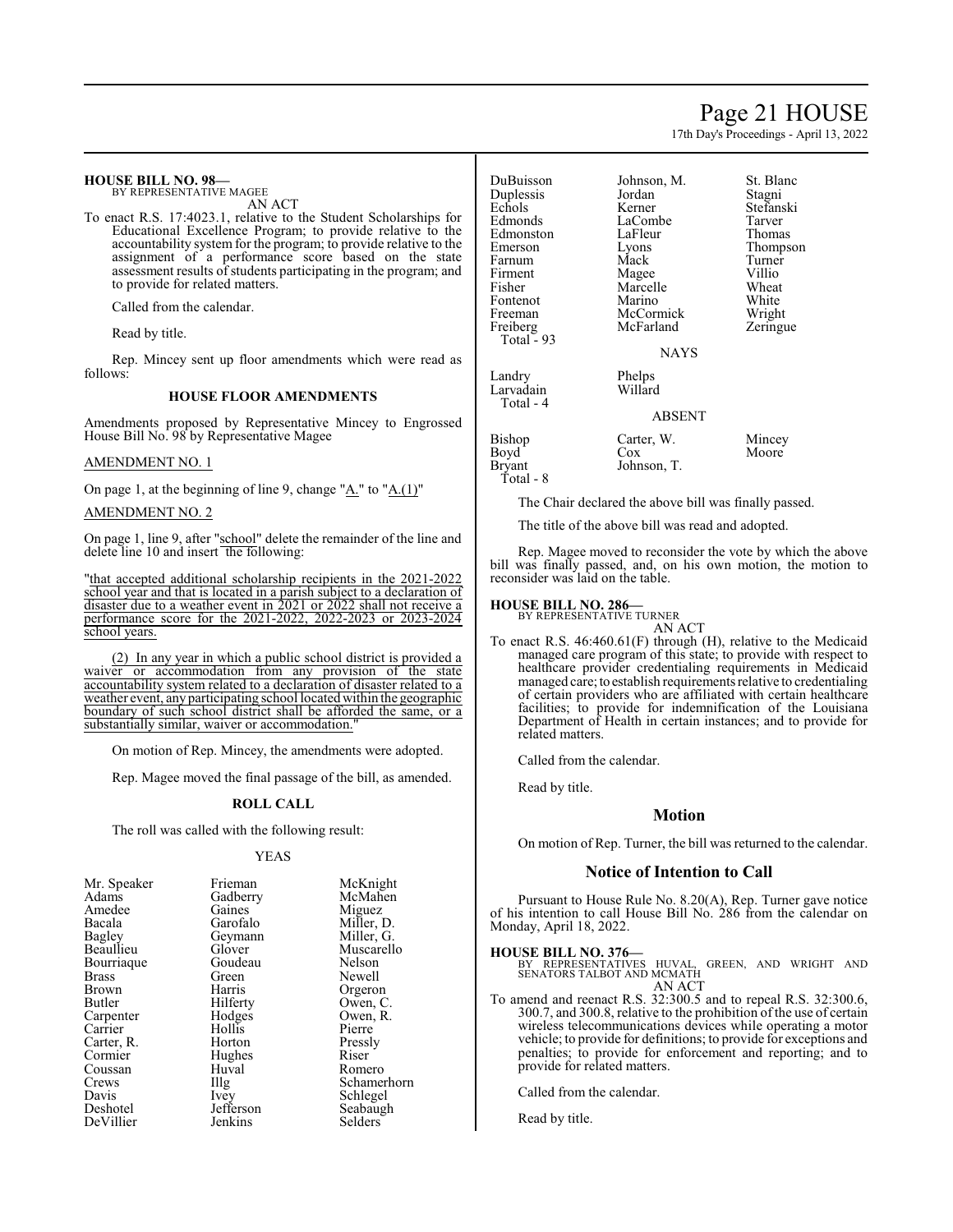# Page 22 HOUSE

17th Day's Proceedings - April 13, 2022

# **Motion**

On motion of Rep. Huval, the bill was returned to the calendar.

#### **Notice of Intention to Call**

Pursuant to House Rule No. 8.20(A), Rep. Huval gave notice of his intention to call House Bill No. 376 from the calendar on Tuesday, April 19, 2022.

#### **HOUSE BILL NO. 409—**

BY REPRESENTATIVE MARINO AN ACT

To enact Code of Criminal Procedure Article 211(E), relative to summons by an officer instead of arrest and booking; to provide an exception to the issuance of a summons by an officer instead of arrest and booking when certain domestic violence crimes have occurred; and to provide for related matters.

Called from the calendar.

Read by title.

Rep. Marino moved the final passage of the bill.

#### **ROLL CALL**

The roll was called with the following result:

#### YEAS

| Mr. Speaker | Freiberg      | McKnight    |
|-------------|---------------|-------------|
| Adams       | Frieman       | McMahen     |
| Amedee      | Gadberry      | Miguez      |
| Bacala      | Gaines        | Miller, D.  |
| Bagley      | Garofalo      | Miller, G.  |
| Beaullieu   | Geymann       | Mincey      |
| Bourriaque  | Glover        | Muscarello  |
| Boyd        | Goudeau       | Nelson      |
| Brass       | Green         | Newell      |
| Brown       | Harris        | Orgeron     |
| Bryant      | Hilferty      | Owen, C.    |
| Butler      | Hodges        | Owen, R.    |
| Carpenter   | Hollis        | Phelps      |
| Carrier     | Horton        | Pierre      |
| Carter, R.  | Hughes        | Pressly     |
| Cormier     | Huval         | Riser       |
| Coussan     | $\prod$ llg   | Romero      |
| $\cos$      | Ivey          | Schamerhorn |
| Crews       | Jefferson     | Seabaugh    |
| Davis       | Jenkins       | Selders     |
| Deshotel    | Johnson, M.   | St. Blanc   |
| DeVillier   | Jordan        | Stagni      |
| DuBuisson   | Kerner        | Stefanski   |
| Duplessis   | LaCombe       | Tarver      |
| Echols      | LaFleur       | Thomas      |
| Edmonds     | Landry        | Thompson    |
| Edmonston   | Larvadain     | Turner      |
| Emerson     | Lyons         | Villio      |
| Farnum      | Mack          | Wheat       |
| Firment     | Magee         | White       |
| Fisher      | Marcelle      | Willard     |
| Fontenot    | Marino        | Wright      |
| Freeman     | McCormick     | Zeringue    |
| Total - 99  |               |             |
|             | <b>NAYS</b>   |             |
|             |               |             |
| Total - 0   |               |             |
|             | <b>ABSENT</b> |             |
|             |               |             |
| Bishop      | Johnson, T.   | Moore       |
| Carter, W.  | McFarland     | Schlegel    |
| Total - 6   |               |             |
|             |               |             |

The Chair declared the above bill was finally passed.

The title of the above bill was read and adopted.

Rep. Marino moved to reconsider the vote by which the above bill was finally passed, and, on his own motion, the motion to reconsider was laid on the table.

### **Suspension of the Rules**

On motion of Rep. Magee, the rules were suspended in order to take up and consider Petitions, Memorials, and Communications at this time.

# **Petitions, Memorials, and Communications**

The following petitions, memorials, and communications were received and read:

## **Message from the Senate**

# **HOUSE CONCURRENT RESOLUTIONS**

April 13, 2022

To the Honorable Speaker and Members of the House of Representatives:

I am directed to inform your honorable body that the Senate has concurred in the following House Concurrent Resolutions:

House Concurrent Resolution No. 67 Returned without amendments

House Concurrent Resolution No. 68 Returned without amendments

Respectfully submitted,

YOLANDA J. DIXON Secretary of the Senate

# **Message from the Senate**

### **ASKING CONCURRENCE IN SENATE CONCURRENT RESOLUTIONS**

April 13, 2022

To the Honorable Speaker and Members of the House of Representatives:

I am directed to inform your honorable body that the Senate has adopted and asks your concurrence in the following Senate Concurrent Resolutions:

Senate Concurrent Resolution No. 18

Respectfully submitted,

YOLANDA J. DIXON Secretary of the Senate

# **Senate Concurrent Resolutions Lying Over**

The following Senate Concurrent Resolutions contained in the message were taken up and acted upon as follows: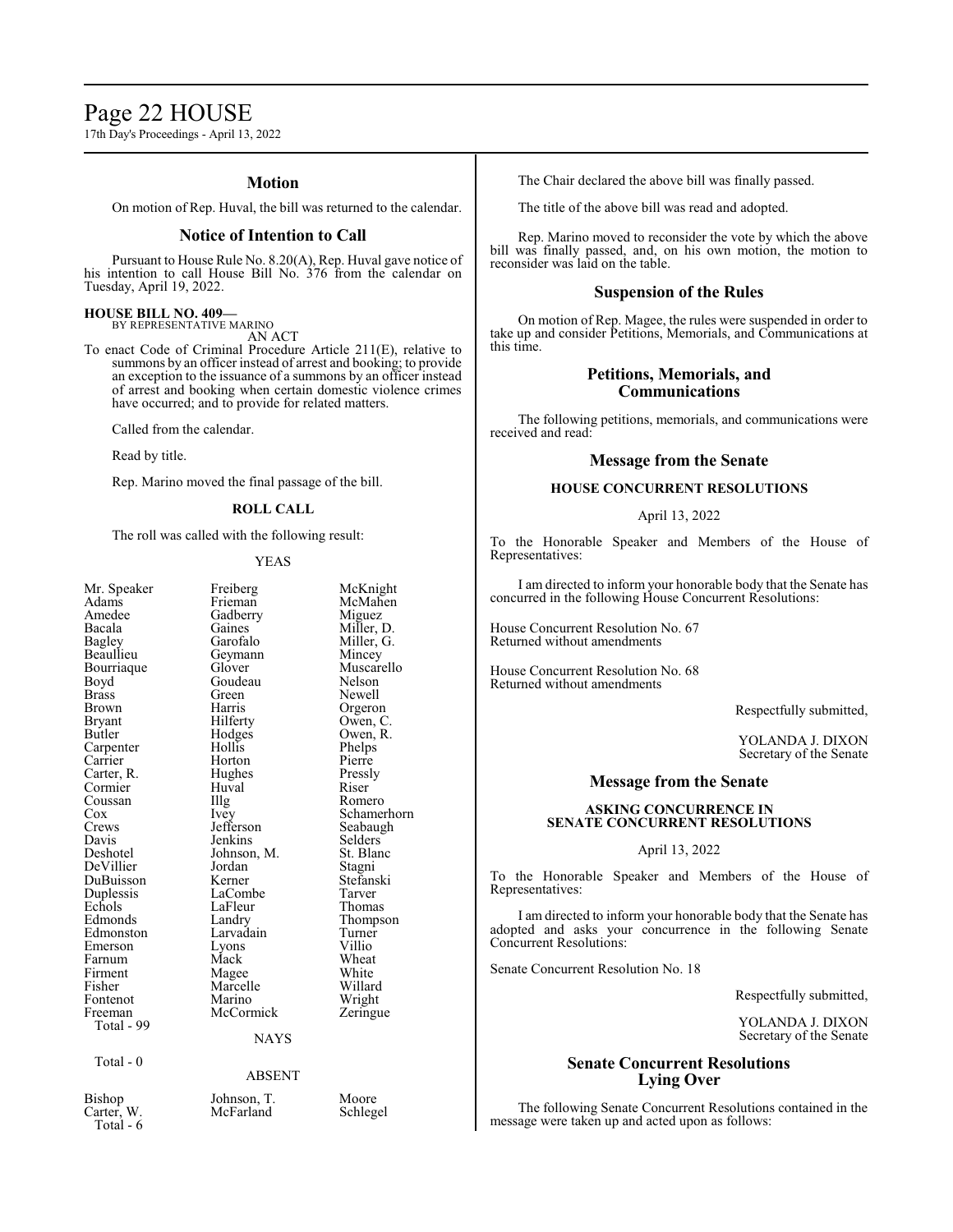# Page 23 HOUSE

17th Day's Proceedings - April 13, 2022

#### **SENATE CONCURRENT RESOLUTION NO. 18—** BY SENATOR CONNICK

A CONCURRENT RESOLUTION To urge and request the Louisiana State Law Institute to study and make recommendations relative to the filing of additional documents in the form of rebuttable evidence with a reply memorandum in response to a motion for summary judgment.

Read by title.

Lies over under the rules.

# **Reports of Committees**

The following reports of committees were received and read:

Report of the Committee on Administration of Criminal Justice

April 13, 2022

To the Speaker and Members of the House of Representatives:

I amdirected by your Committee on Administration ofCriminal Justice to submit the following report:

House Bill No. 634, by McMahen Reported favorably. (8-0)

House Bill No. 707, by Duplessis Reported with amendments. (8-0)

House Bill No. 731, by Duplessis Reported with amendments. (10-0)

> TONY BACALA Vice Chairman

Report of the Committee on Education

April 13, 2022

To the Speaker and Members of the House of Representatives:

I am directed by your Committee on Education to submit the following report:

House Bill No. 196, by Nelson Reported favorably.  $(9-0)$ 

House Bill No. 215, by White, M Reported favorably. (9-0)

House Bill No. 470, by McKnight Reported with amendments. (9-0)

House Bill No. 499, by Amedee Reported with amendments. (10-0)

House Bill No. 509, by Mincey Reported favorably.  $(9-0)$ 

House Bill No. 510, by Mincey Reported with amendments. (9-0)

House Bill No. 852, by Schlegel Reported with amendments.  $(\overline{8} - 0)$ 

House Bill No. 914, by Crews Reported favorably.  $(\check{8}$ -0)

> LANCE HARRIS Chairman

Report of the Committee on Health and Welfare

April 13, 2022

To the Speaker and Members of the House of Representatives:

I am directed by your Committee on Health and Welfare to submit the following report:

House Bill No. 226, by Turner Reported with amendments. (12-0)

House Bill No. 291, by Edmonds Reported favorably. (12-0)

House Bill No. 384, by Wheat Reported with amendments. (10-0)

House Bill No. 424, by Turner Reported with amendments. (11-4)

House Bill No. 459, by Owen, Charles Reported with amendments. (15-0)

House Bill No. 640, by Wright Reported with amendments. (7-5)

House Bill No. 828, by Horton Reported with amendments. (14-0)

House Bill No. 909, by Edmonds Reported favorably. (16-0)

> LAWRENCE A. "LARRY" BAGLEY Chairman

Report of the Committee on House and Governmental Affairs

April 13, 2022

To the Speaker and Members of the House of Representatives:

I am directed by your Committee on House and Governmental Affairs to submit the following report:

House Bill No. 12, by Frieman Reported with amendments. (6-5)

House Bill No. 143, by Butler Reported with amendments. (13-0)

House Bill No. 299, by Amedee Reported with amendments. (10-0)

House Bill No. 661, by Hilferty Reported favorably. (9-4)

House Bill No. 701, by Hilferty Reported with amendments. (12-0)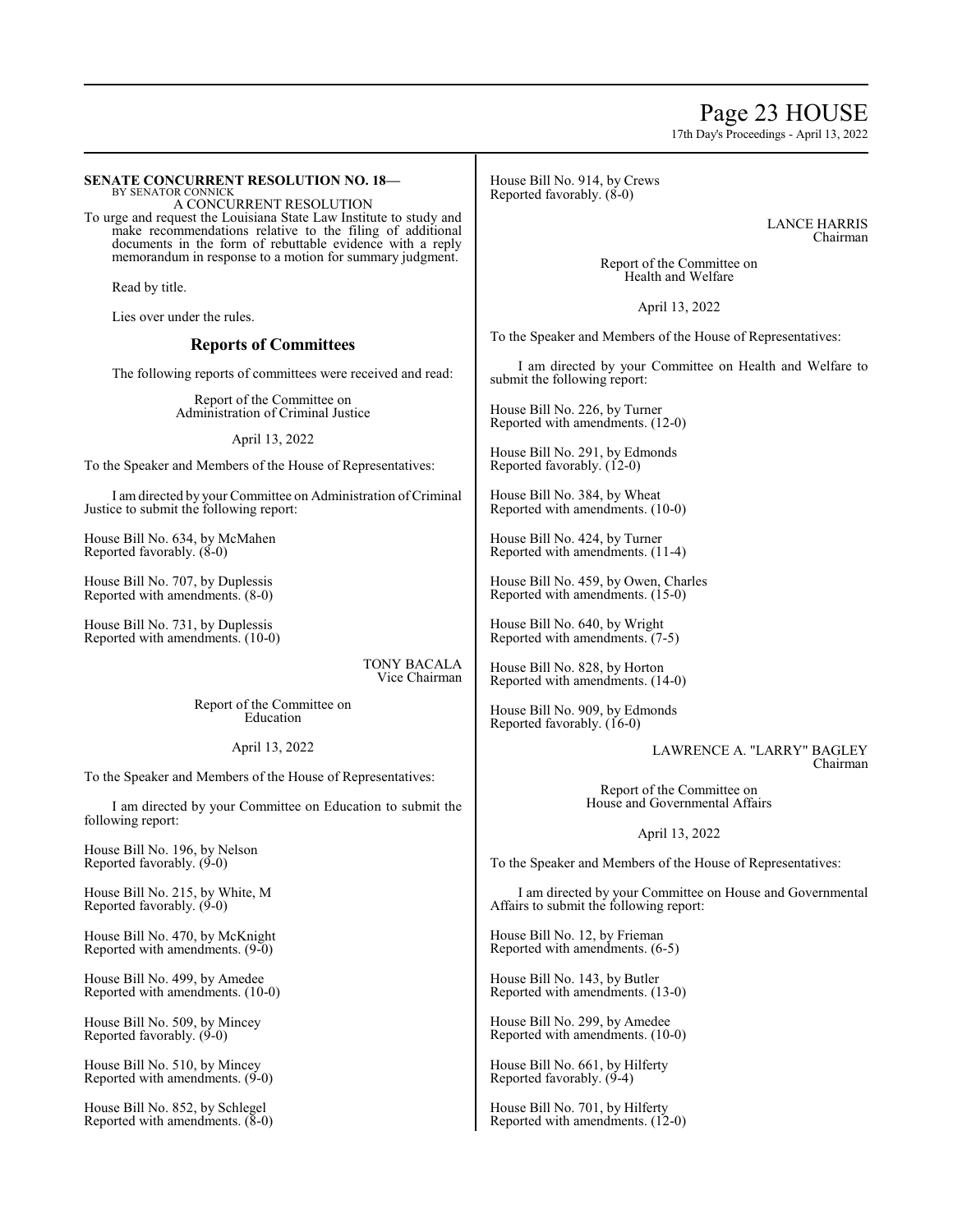# Page 24 HOUSE

17th Day's Proceedings - April 13, 2022

House Bill No. 770, by St. Blanc Reported with amendments. (11-0)

> JOHN M. STEFANSKI Chairman

Report of the Committee on Insurance

April 13, 2022

To the Speaker and Members of the House of Representatives:

I am directed by your Committee on Insurance to submit the following report:

House Bill No. 83, by Schlegel Reported with amendments. (8-4)

House Bill No. 339, by Coussan Reported with amendments. (11-0)

House Bill No. 557, by Willard Reported with amendments. (13-0)

House Bill No. 682, by Brown, Chad Reported with amendments. (11-0)

House Bill No. 870, by LaCombe Reported with amendments. (10-0)

> MIKE HUVAL Chairman

Report of the Committee on Natural Resources and Environment

April 13, 2022

To the Speaker and Members of the House of Representatives:

I am directed by your Committee on Natural Resources and Environment to submit the following report:

House Bill No. 61, by Kerner Reported with amendments. (8-0)

House Bill No. 324, by Orgeron Reported with amendments. (9-0)

House Bill No. 332, by Bourriaque Reported favorably. (8-0)

House Bill No. 338, by Coussan Reported by substitute. (7-1)

House Bill No. 422, by Stefanski Reported favorably. (9-0)

House Bill No. 683, by Crews Reported with amendments. (9-0)

House Bill No. 689, by Schamerhorn Reported with amendments. (9-0)

House Bill No. 718, by Owen, Charles Reported favorably. (11-0)

House Bill No. 791, by Kerner Reported with amendments. (10-0)

House Bill No. 890, by Carter, Robby Reported favorably.  $(9-0)$ 

House Bill No. 1033, by Orgeron Reported favorably. (9-3)

House Bill No. 1035, by Coussan Reported favorably.  $(10-0)$ 

House Bill No. 1044, by Miguez Reported favorably. (11-0)

> JEAN-PAUL P. COUSSAN Chairman

# **House Bills and Joint Resolutions on Second Reading to be Referred**

The following House Bills and Joint Resolutions on second reading to be referred to committees were taken up, read, and referred to committees, as follows:

# **Motion**

On motion of Rep. Farnum, the Committee on Appropriations was discharged from further consideration of House Bill No. 35.

**HOUSE BILL NO. 35—**

BY REPRESENTATIVE FARNUM AN ACT

To amend and reenact R.S. 18:196(A)(1) and (D) and to enact R.S. 18:192.1, relative to the annual canvass of persons registered to vote; to provide for a supplemental annual canvass of persons registered to vote; to provide relative to an inactive list of voters; to provide for updating voter registration information; to provide for an effective date; and to provide for related matters.

Read by title.

On motion of Rep. Zeringue, the bill was ordered passed to its third reading.

# **Suspension of the Rules**

On motion of Rep. Magee, the rules were suspended in order to take up and consider Petitions, Memorials, and Communications at this time.

# **Petitions, Memorials, and Communications**

The following petitions, memorials, and communications were received and read:

# **Message from the Senate**

# **SENATE BILLS**

April 13, 2022

To the Honorable Speaker and Members of the House of Representatives:

I am directed to inform your honorable body that the Senate has finally passed the following Senate Bills:

Senate Bill Nos. 19, 48 and 52

Respectfully submitted,

YOLANDA J. DIXON Secretary of the Senate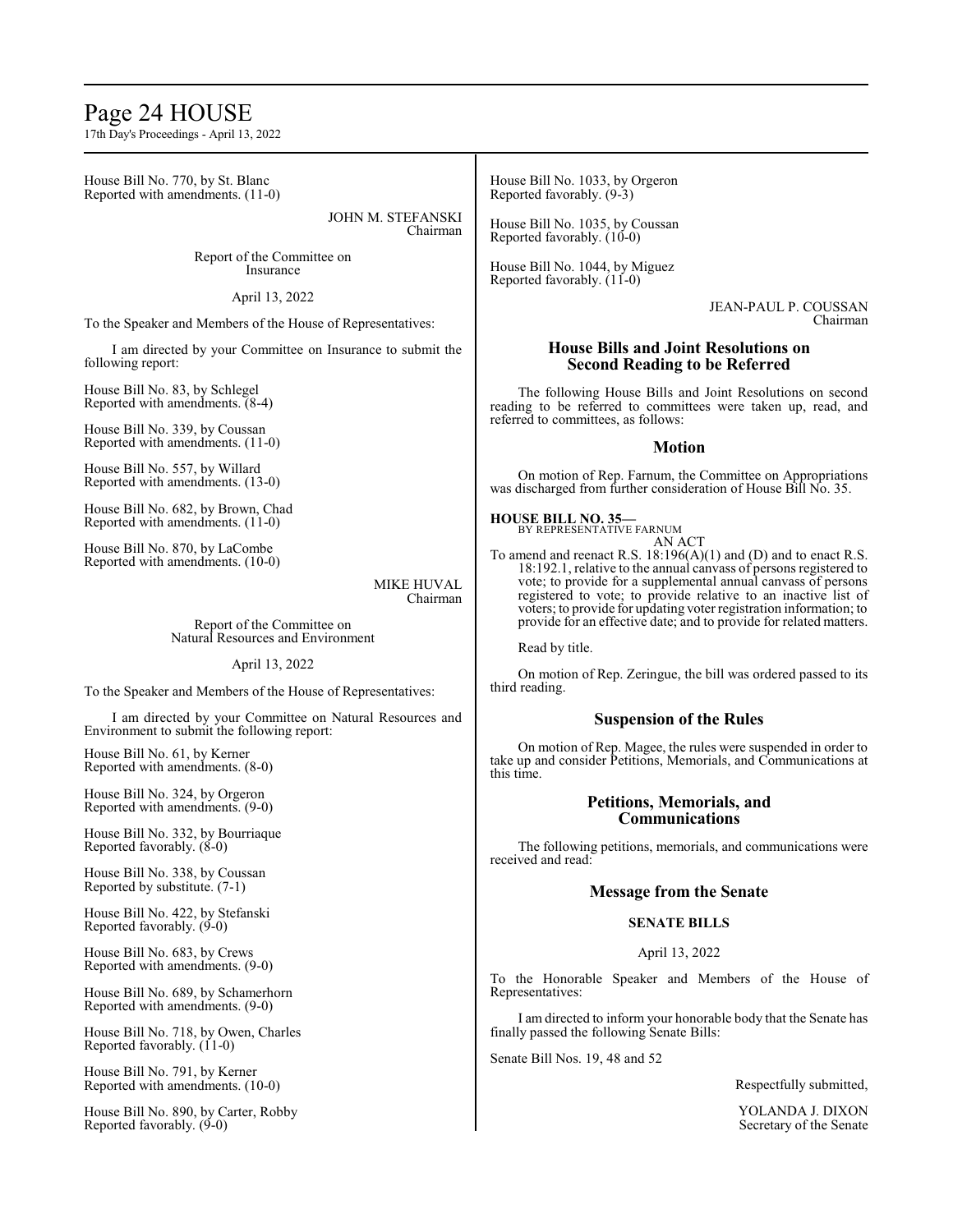# Page 25 HOUSE

17th Day's Proceedings - April 13, 2022

# **Senate Bills and Joint Resolutions on First Reading**

The following Senate Bills and Joint Resolutions on first reading were taken up, read, and placed upon the calendar for their second reading:

#### **SENATE BILL NO. 19—** BY SENATOR MORRIS

AN ACT

To amend and reenact R.S. 32:415.2(A)(2)(a) and 863.1(C)(1)(a), relative to issuing of citations; to provide for electronic citations; to provide for issuance of a notice of suspension or revocation of driving privilege; and to provide for related matters.

Read by title.

Lies over under the rules.

### **SENATE BILL NO. 48—**

- BY SENATOR REESE AND REPRESENTATIVE ZERINGUE AN ACT
- To amend and reenact R.S. 39:100.56(C), (D), (E), the introductory paragraph of (H), (I), and (J) and to repeal R.S. 39:100.56(H)(5), (O), and (P), relative to the Water Sector Program; to remove provisions relative to storm water; to provide for funding for small water and sewer systems; to provide relative to application period dates; to require the division of administration to post certain documents; to require the division of administration to conduct outreach efforts; to repeal provisions relative to capital outlay; to provide for an effective date; and to provide for related matters.

Read by title.

Lies over under the rules.

#### **SENATE BILL NO. 52—** BY SENATOR ABRAHAM

AN ACT

To provide relative to state highways; to designate the Black Bayou Bridge on Louisiana Highway 384 in Calcasieu Parish as the "Dorothy Carter Memorial Bridge"; to provide for an effective date; and to provide for related matters.

Read by title.

Lies over under the rules.

# **Privileged Report of the Committee on Enrollment**

# April 13, 2022

To the honorable Speaker and Members of the House of Representatives:

I am directed by your Committee on Enrollment to submit the following report:

The following House Resolutions have been properly enrolled:

# **HOUSE RESOLUTION NO. 57—**

BY REPRESENTATIVES MUSCARELLO AND GAROFALO A RESOLUTION

To commend the organizers, volunteers, and royal court of the 2022 Italian Festival in Tickfaw.

#### **HOUSE RESOLUTION NO. 58—**

BY REPRESENTATIVE DUPLESSIS A RESOLUTION

To commend J. Stephen Perry for his contributions and service to state of Louisiana, the city of New Orleans, and the tourism industry.

# **HOUSE RESOLUTION NO. 59—**

BY REPRESENTATIVE DUPLESSIS A RESOLUTION

To commend Jon Batiste on winning the Album of the Year and four other awards at the 64<sup>th</sup> Annual Grammy Awards.

# **HOUSE RESOLUTION NO. 60—** BY REPRESENTATIVE FREEMAN

A RESOLUTION

To commend Tulane University for its history of academic excellence.

Respectfully submitted,

STEPHANIE HILFERTY Chairwoman

The above House Resolutions contained in the report were signed by the Speaker of the House and taken by the Clerk of the House to the Secretary of State in accordance with the rules of the House.

# **Privileged Report of the Committee on Enrollment**

# April 13, 2022

To the honorable Speaker and Members of the House of Representatives:

I am directed by your Committee on Enrollment to submit the following report:

The following House Concurrent Resolutions have been properly enrolled:

#### **HOUSE CONCURRENT RESOLUTION NO. 59—**

BY REPRESENTATIVES FIRMENT AND RISER AND SENATOR WOMACK A CONCURRENT RESOLUTION

To express the condolences of the Legislature on the death of Sammy Jones Franklin.

**HOUSE CONCURRENT RESOLUTION NO. 61—**<br>BY REPRESENTATIVE THOMPSON AND SENATORS BERNARD,<br>CARTER, CATHEY, CLOUD, CORTEZ, FIELDS, HARRIS, HEWITT,<br>JACKSON, MCMATH, MILLIGAN, FRED MILLS, POPE, REESE, SMITH,<br>WARD, AND WOMACK A CONCURRENT RESOLUTION

To commend the members of the Delhi Charter School robotics program on winning top awards at the Louisiana VEX Robotics State Championship and qualifying to compete at the 2022 VEX Robotics World Championship.

# **HOUSE CONCURRENT RESOLUTION NO. 62—**

BY REPRESENTATIVE THOMPSON A CONCURRENT RESOLUTION To commend the Delhi Charter School powerlifting team.

Respectfully submitted,

#### STEPHANIE HILFERTY Chairwoman

The above House Concurrent Resolutions contained in the report were signed by the Speaker of the House and taken to the Senate by the Clerk of the House and were signed by the President of